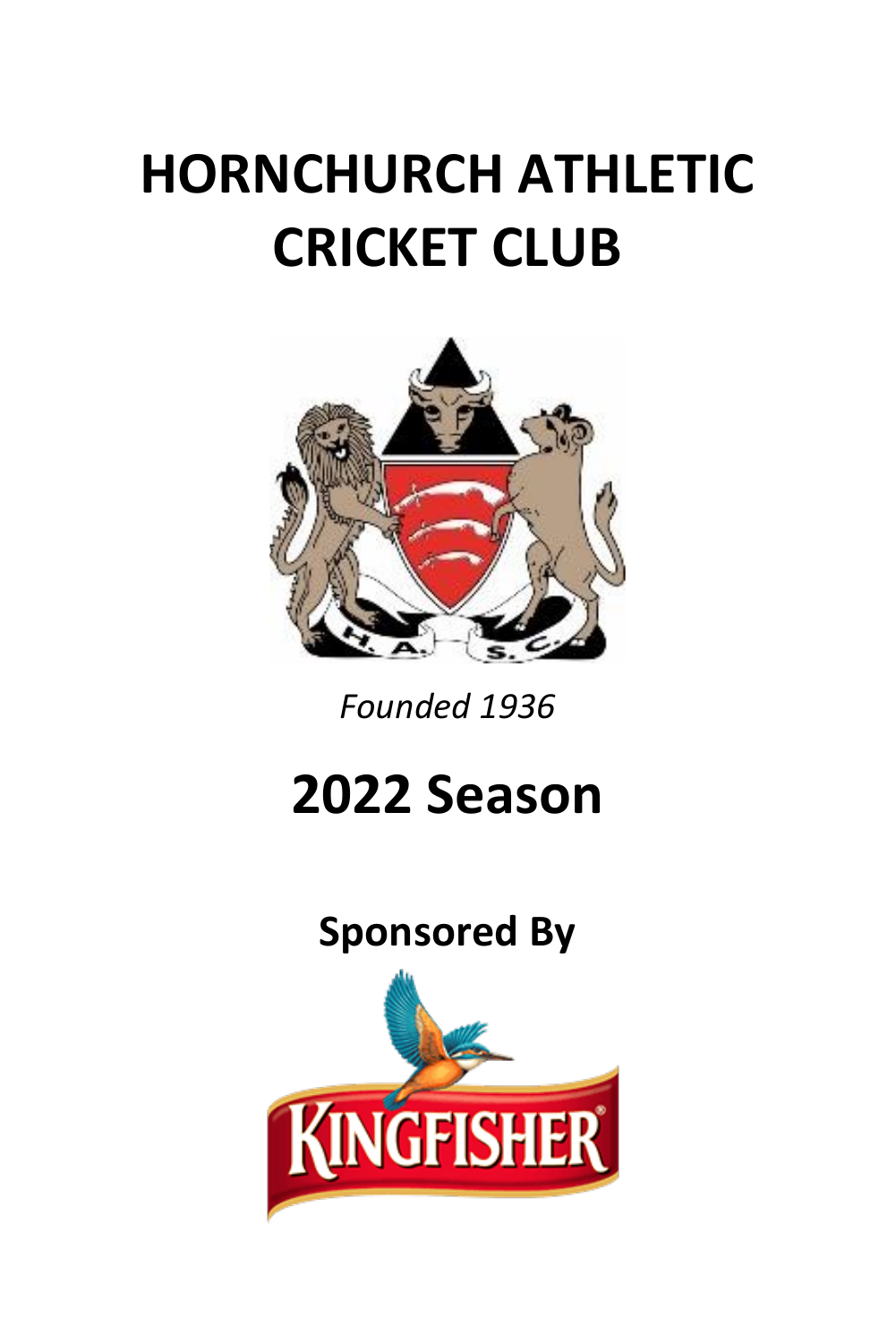## **HORNCHURCH ATHLETIC CRICKET CLUB**

(Founded 1936) Colours: Royal Blue & White

### **Main Ground**

Hylands Park, Osborne Rd, RM11 1EX

### **3 rd/4th XI Ground**

Raphael Park, Parkway, RM2 5PA

**5 th XI Ground** Emerson Park School, Wych Elm Rd, RM11 3AD

> **President** JOHN HUTCHISON

### **Vice Presidents**

Ron Anthony Paul Kimble Bob Blenkinsop Chris Martin Paul Clay Simon Martin Dennis Collier Baliit Sethi Patrick Corera Keith Turner Dave Gillot

Paul Dossett John Withington

Affiliated To ECB & CC Clubmark Status Awarded 2011, 2014 & 2019 No. 01812







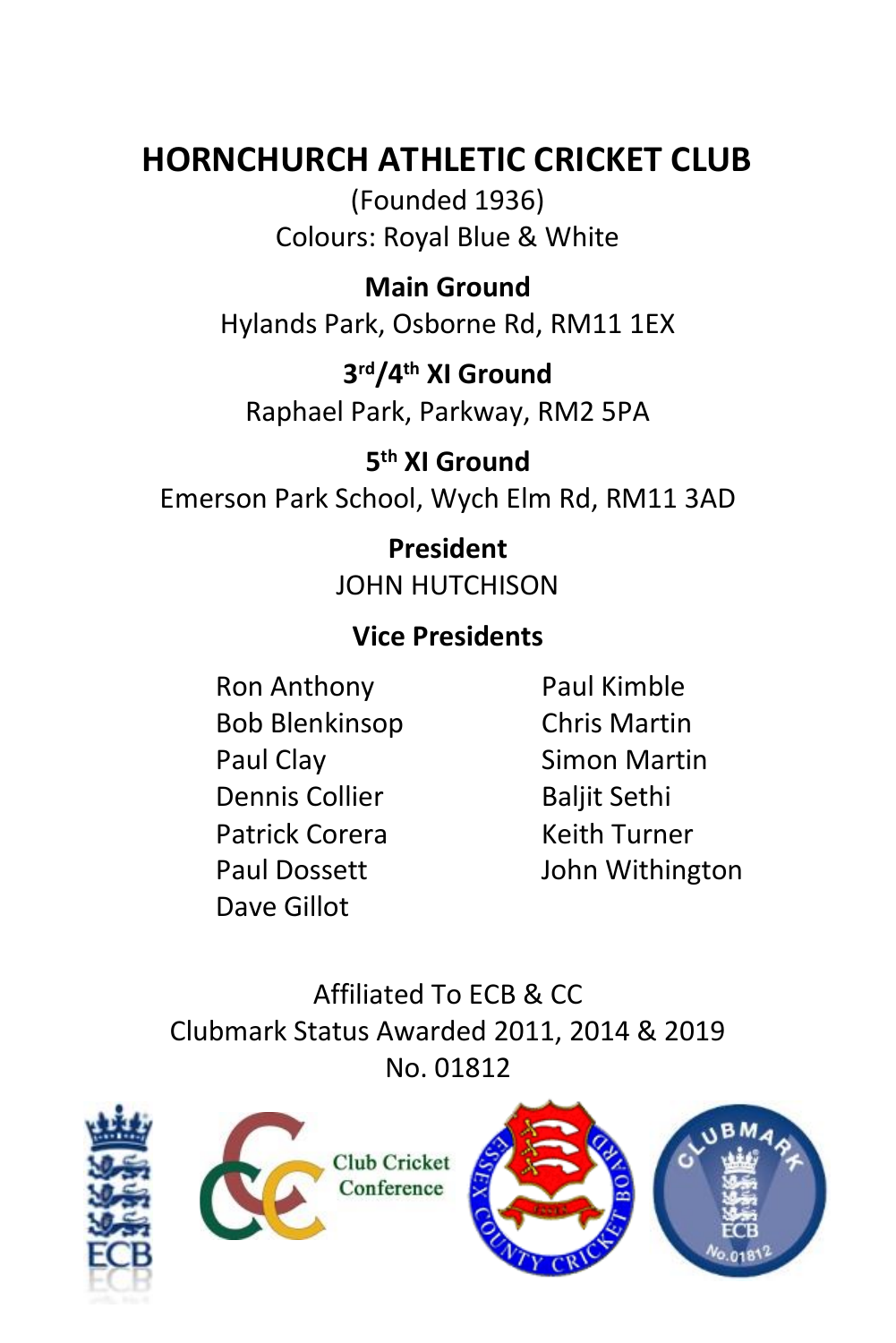### **HORNCHURCH ATHLETIC CRICKET CLUB COMMITTEE INFO 2022**

**Chairman** CHRIS MARTIN 07760 122861

**Vice Chairman** STEPHEN RICHARDS 07446 122508

### **Club Welfare Officer** STUART WHITAKER 01708 447950/07732 294417

**Hon. Secretary** PAUL **JONES** 07765 879592

**Hon. Treasurer & Hon. Fixtures Secretary** LAURENCE WEEKS 020 8555 2227/07984 966615

> **Social Secretary** PAUL CRANE 07715 500066

**Bar Manager**  GARETH BROAD 07976 226266

**The Cricket Committee Meet At The Club Fortnightly On Mondays During The Season**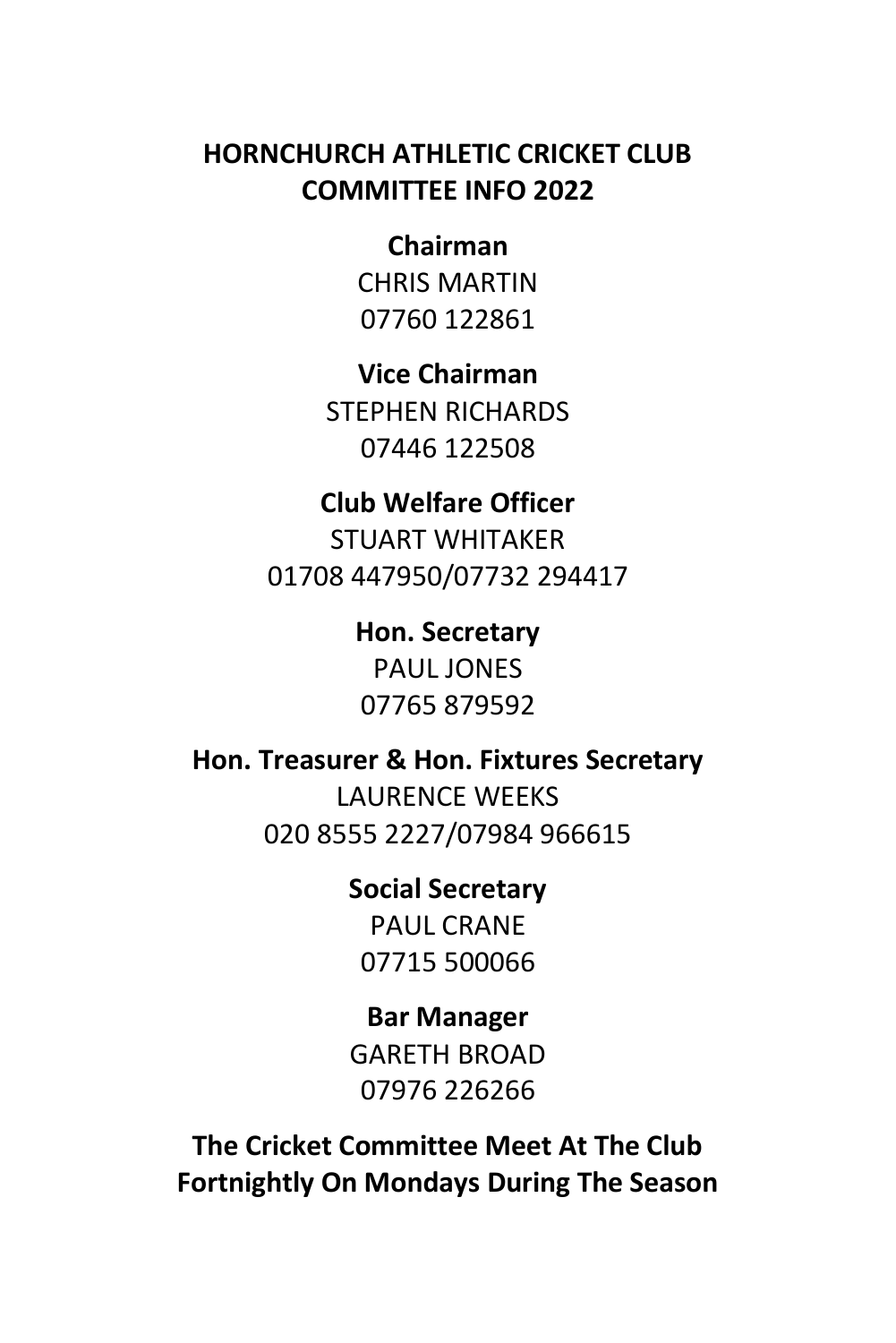### **Join the Hornchurch Athletic 100 Club for the chance to win up to £50-£100 every month!**



- Monthly Cash prizes £50-£100
- Annual Super Draw £500
- £25 Per Year
- **Unlimited Entry**

### **Bigger & More Regular Prizes Are The Highlight For The New & Improved HACC 100 Club**

### **100 Club Overview**

A monthly draw with a chance to win between £50 and £500 in cash.

Cost is £25 for entry. Paid in as a recurring direct debit on an annual basis or as cash behind the bar – as soon as you have entered you will be included in the next draw

### **Sign Up On The Website Today!**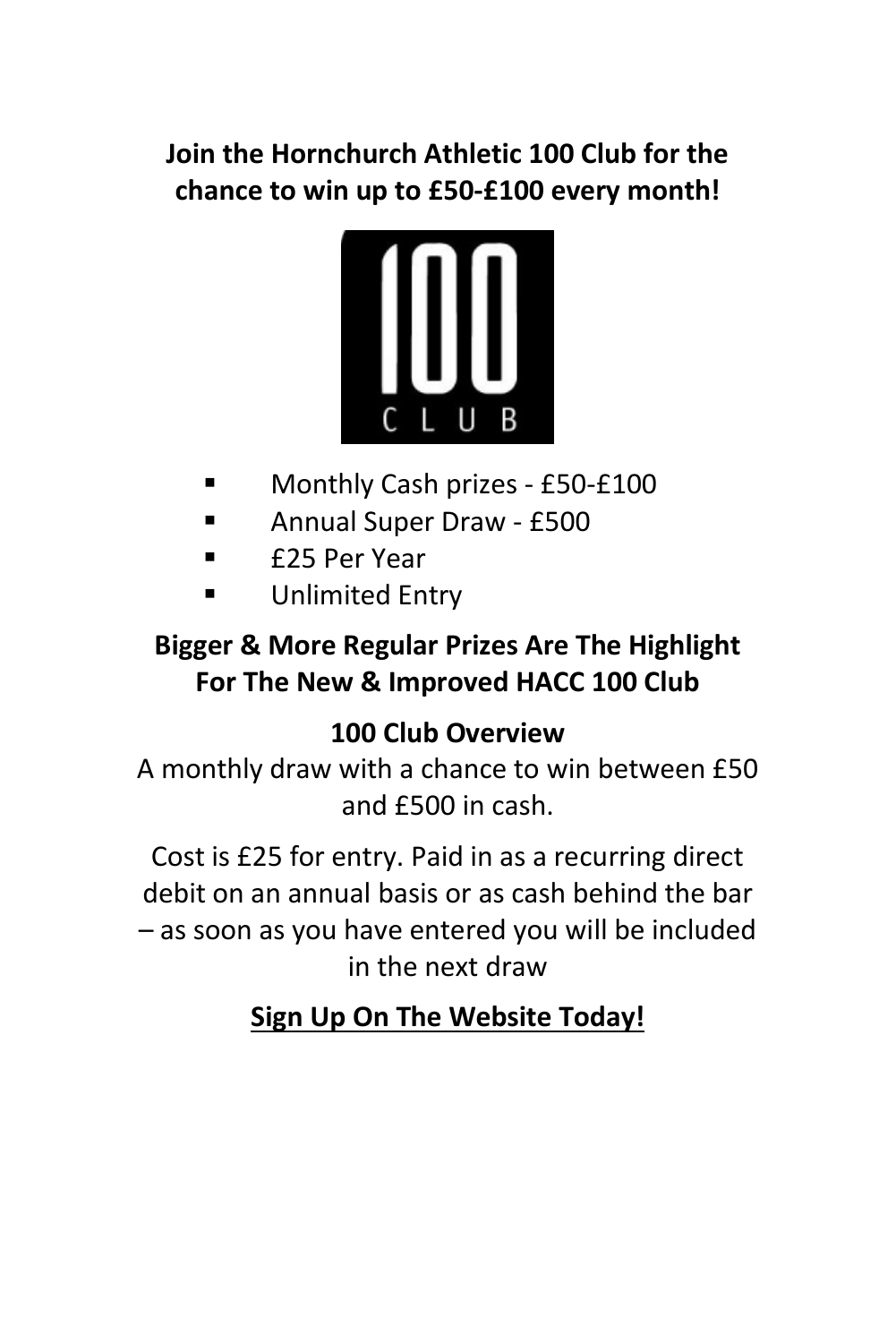### **HORNCHURCH ATHLETIC CLUB KIT 2022**





Hornchurch Athletic Cricket Club have a range of cricket and leisure wear available from an online shop hosted by our partners Surridge Sport.

Our partnership with Surridge enables us to avoid buying kit in bulk and more importantly avoid long lead times, enabling individual club members to purchase kit at a time that suits them and can expect items to be delivered direct to them within 3 to 4 days.

### **TO VIEW/ORDER CLUB KIT PLEASE VISIT THE LINK BELOW**

<https://www.surridgesport.com/hornchurch-athletic-cc>



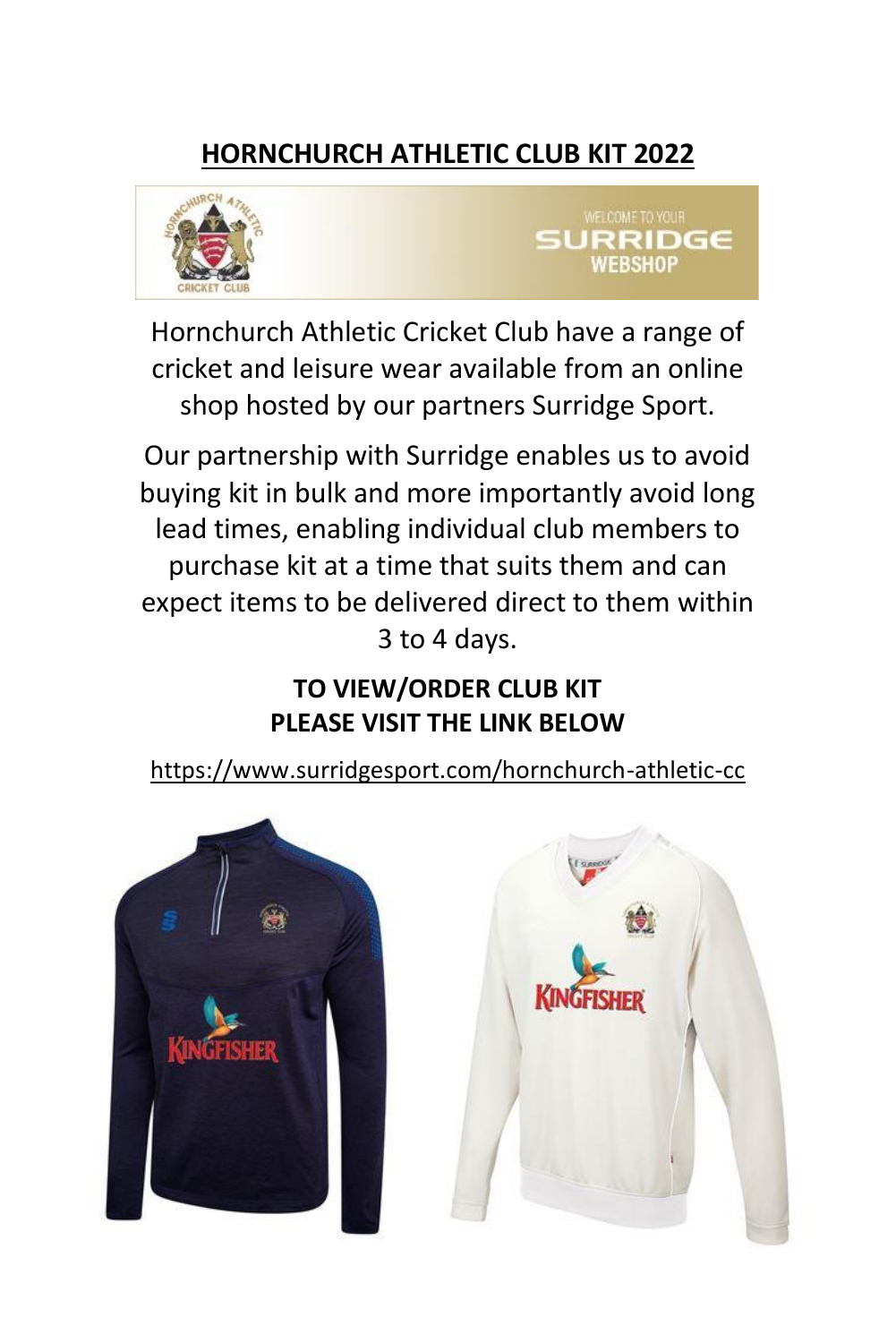### **CHAIRMANS STATEMENT**

A warm welcome and my best wishes to you all for the forthcoming 2022 Hornchurch Athletic Cricket Club season which I hope can be successful and enjoyable both on and off the field for us all.

This season promises to yet again be one of groundbreaking progress for the club. Due to high demand for Saturday cricket, last season we established a friendly 5 THXI. Adding a 5th team, bought with it many practical challenges so we are indebted to James Collier for skippering the side and managing to get XI players each week and to Laurence Weeks for finding weekly fixtures.

I'm also grateful to the HACC Cricket and Selection Committees for their tireless support for this venture. Our collective efforts mean that we can enter the 5TH XI into the league this season and thus provide quality cricket for an even greater membership, a good thing in itself and a sign of our continued progress and strength as a club.

As per last season, our  $1^{ST}$  XI will participate in their second season in the Hamro Essex League and along with our new 5TH XI, our 2's, 3's & 4's will represent HACC in the T-Rippon Mid-Essex League. My best wishes go to all captains and vices for a successful season.

Our colts and coaching section has continued throughout the winter under the stewardship of Stuart Whitaker. Many of you will be aware that our colts participated in the inaugural Havering Indoor League. With our young U13s and U11s playing well and improving with each game and to cap it all, our U9s coming in 2<sup>ND</sup> place, a fantastic result and we as a club are hugely proud of their achievements.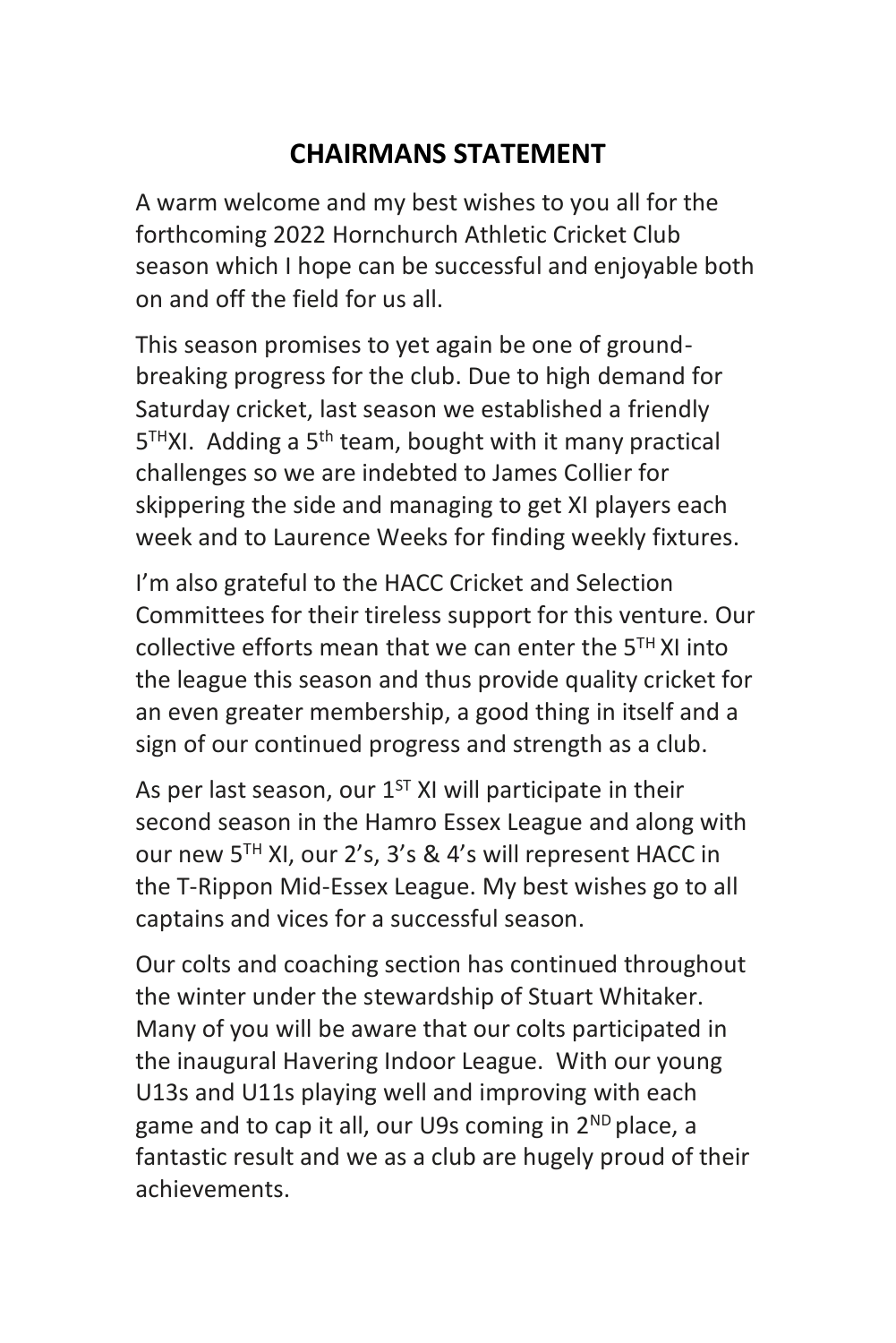As ever, we are planning a full colts programme across the summer at all age groups, including our fourth season running the highly successful ECB All Stars programme for young cricketers aged 3-7, girl's cricket through our partnership with Frances Bardsley Academy and via the ECB Dynamos programme. It promises to be a busy summer for our colts and girls cricket section so my ask of you all is to please support these activities and initiatives whenever you can.

Successful clubs always have strong and established colts sections; to state the obvious it is the lifeline of any club and without such a strong colts section, the future of any club is precarious. It is satisfying to see our young players, former colts, beginning to progress into the adult teams and make strong contributions.

As ever, we are all indebted to the huge contribution that Stuart Whitaker makes, every season, all year round, to the HACC colts section. The club is arguably as strong as we have ever been for many reasons and one of them is Stu. I'm also grateful to all our younger players, associated members, siblings and parents who also assist.

As ever, as a club, we are incredibly lucky to have some dedicated and committed members who tirelessly give up their time and energy for the benefit of us all. Thankfully this winter has been kinder than last, and this has helped preparations for the season at both Hylands and Raphael's Park, our second home ground.

As ever, I am grateful to Gareth Broad for all his efforts, throughout the year, to support the progression of our club, both as a HACC member and in Gareth's role as Hornchurch Athletic Sports Club Chairman. Without the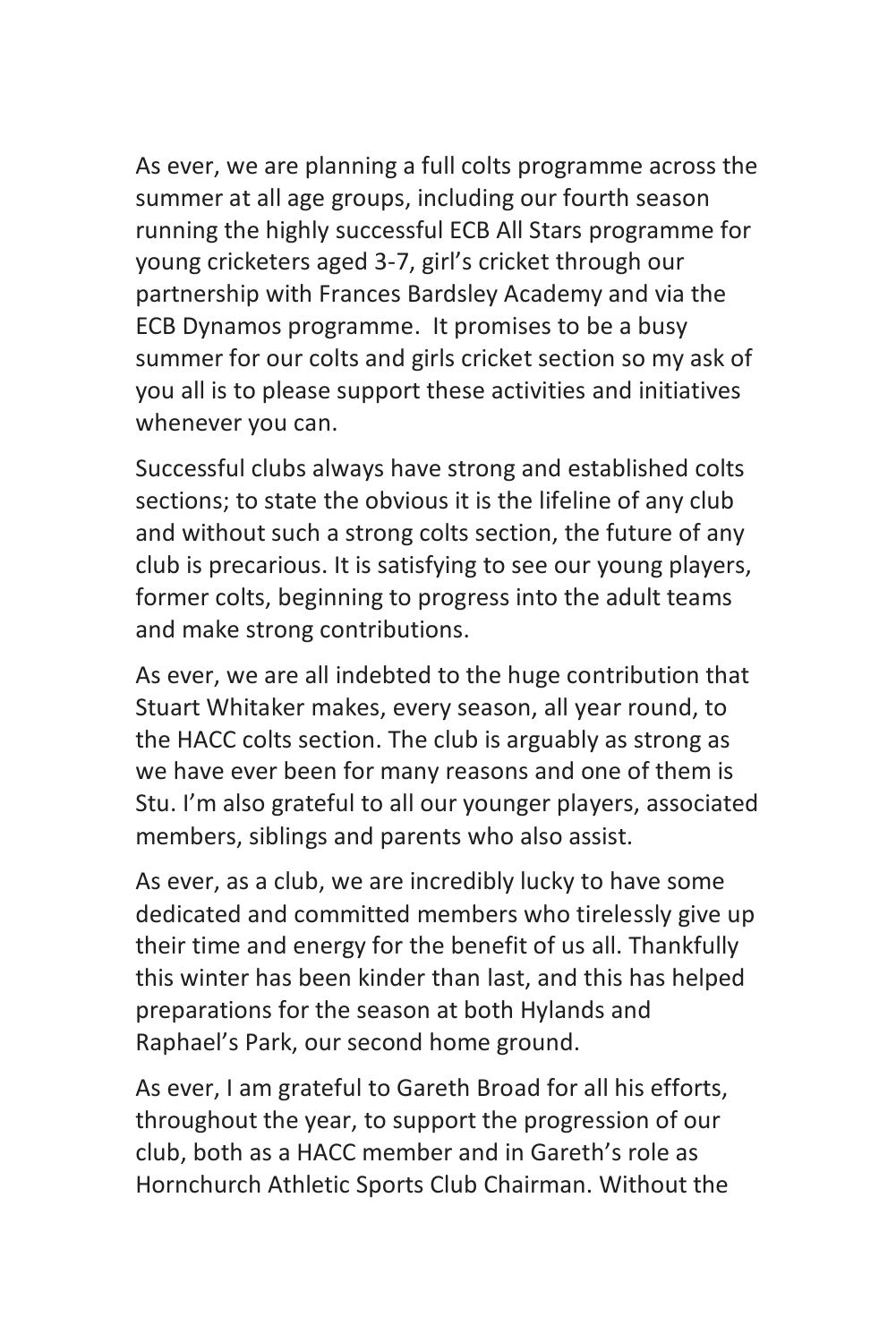support of Gareth and the Sports Club, our progress would be limited. Special mention in this regard must also go to our groundsman Phil Maule, who along with his team and Gareth, continue to provide outstanding playing surfaces at Hylands and will be an invaluable support as we improve Raphael's and begin our league season for the 5th XI at Emerson Park school.

The past twelve months have continued to be a challenge for many of us and we embark upon the 2022 season having recently lost two HACC legends, Ray Cooper and John Crane.

Ray's HACC career stretched back many years, as a player, as a captain, as a committee member in various roles and as a consistent supporter of the club. My last conversation with Ray at Hylands was on a sunny Sunday morning as he watched his grandchildren, along with 60 others, participate in our All Stars programme. 'It's brilliant' he remarked, both at the scheme and at the strength of the club that he witnessed before him.

John Crane's contribution to HACC needs no introduction, the reason we are in such a healthy state has much to do with John, his contribution over many years has been immense, unmatched and unparalleled. For me the event of the year was John's retirement party in September last year, with members young and old, families and associates of the club from far and wide, coming together to celebrate John's contribution.

We now have his good work to do, and it is incumbent upon us all to contribute and maintain the level of success and progress that John instilled within the club. I know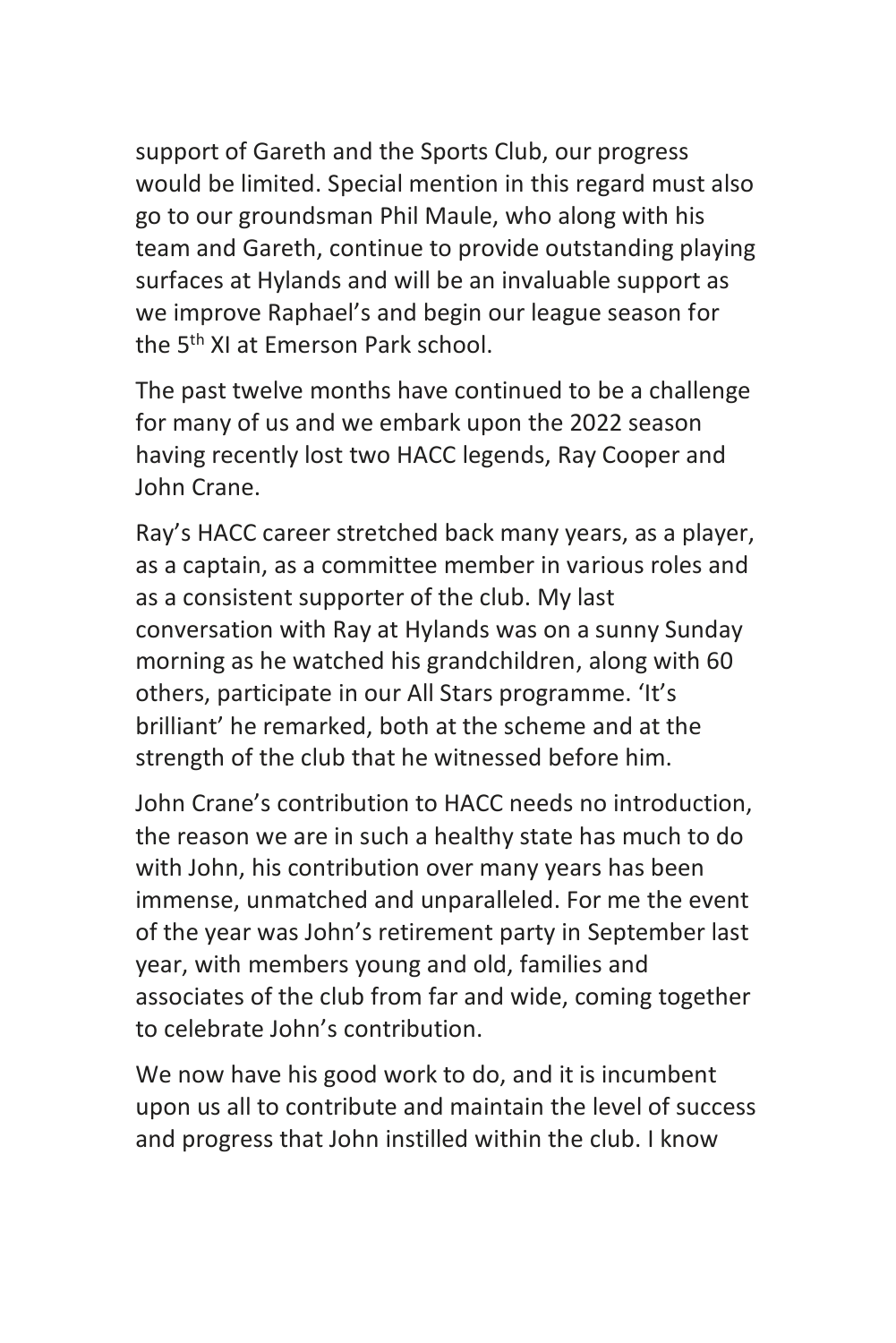you will join me in also continuing to offer the support and friendship of HACC to both John and Ray's families.

Whilst our loss may be great, I am also, yet again, reminded of the friendship, camaraderie and support we receive, through our association with a club like Hornchurch Athletic CC, and that this support and friendship transcends sport itself. I remain immensely proud to be associated with such a welcoming and supportive club and I hope that we can continue to offer the hand of friendship and support to all members and wider associates throughout 2022.

It's an exciting time for the club with lots of events planned for 2022 throughout the season, both on and off the field. Please follow progress throughout the year through our club website, Facebook, Instagram & Twitter accounts.

Best of luck to you all, enjoy our cricket, enjoy our club and be proud to represent HACC.

#### **Chris Martin, HACC Chairman**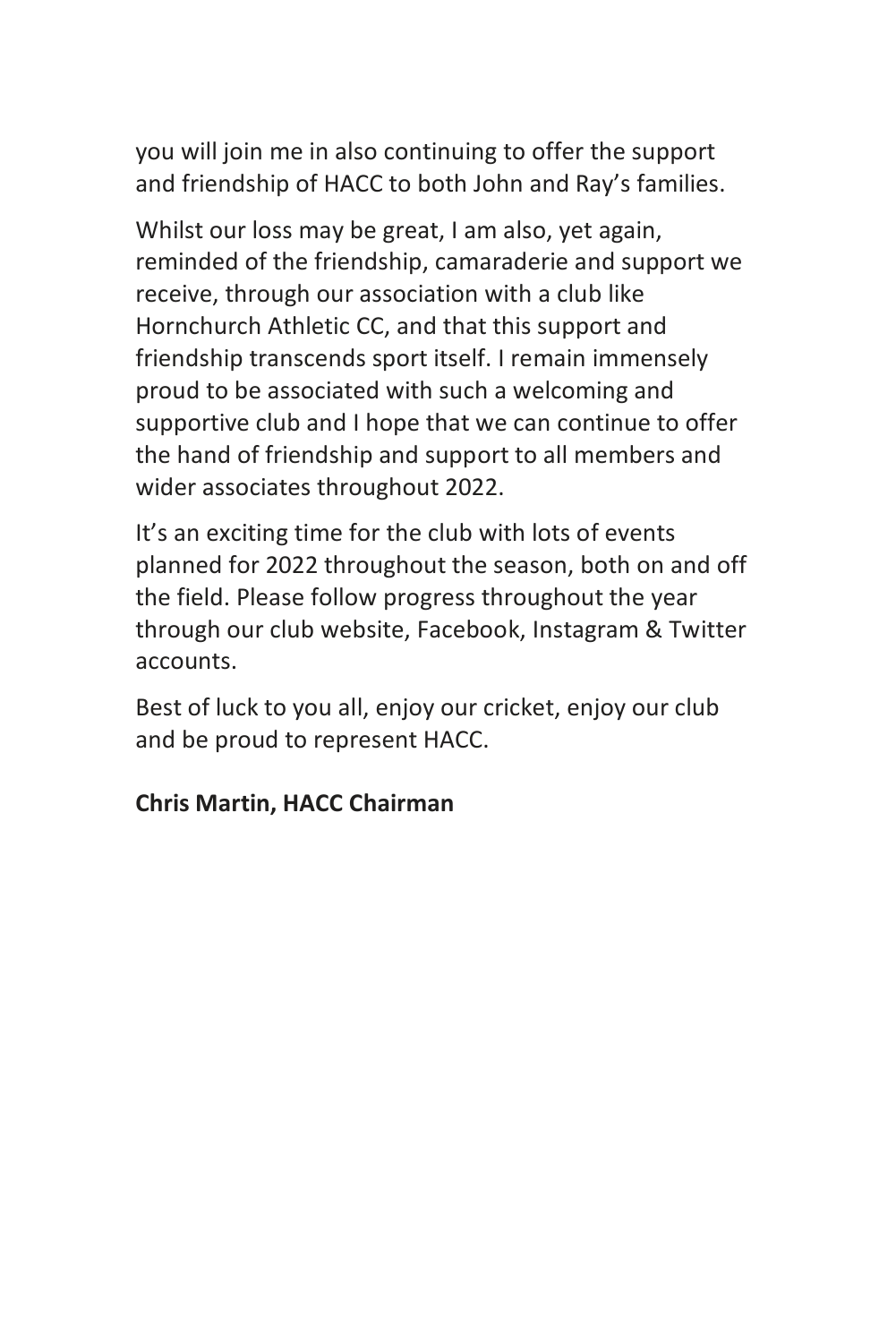### **SUBSCRIPTION & MATCH FEES**

| Adults                 | £120   |
|------------------------|--------|
| Students/Unemployed    | £60    |
| Child (Year 3>)        | £50    |
| Child (Year 2<)        | £30    |
| 1 Day Season Ticket    | £270*  |
| 2 Day Season Ticket    | £295*  |
| Adults                 | £10    |
| Students/Unemployed    | £5     |
| Under 16's             | £5     |
| Colts Games (All Ages) | No Fee |
|                        |        |

### **\*SEASON TICKETS\***

If a Member opts for a Club Season Ticket Subscription this fee is inclusive of Annual Subs and Saturday/Sunday Match Fees for the whole season.

If a current Member pays their subs via Direct Debit they can pay a one of fee of £150/£175 to join the Season Ticket.

### **2022 CLUB SHIRT SCHEME**

For the 2022 Season all new Senior Club Members Will Receive a Club Shirt When Membership Fees/Direct Debits Are Paid By **7 TH May 2022**

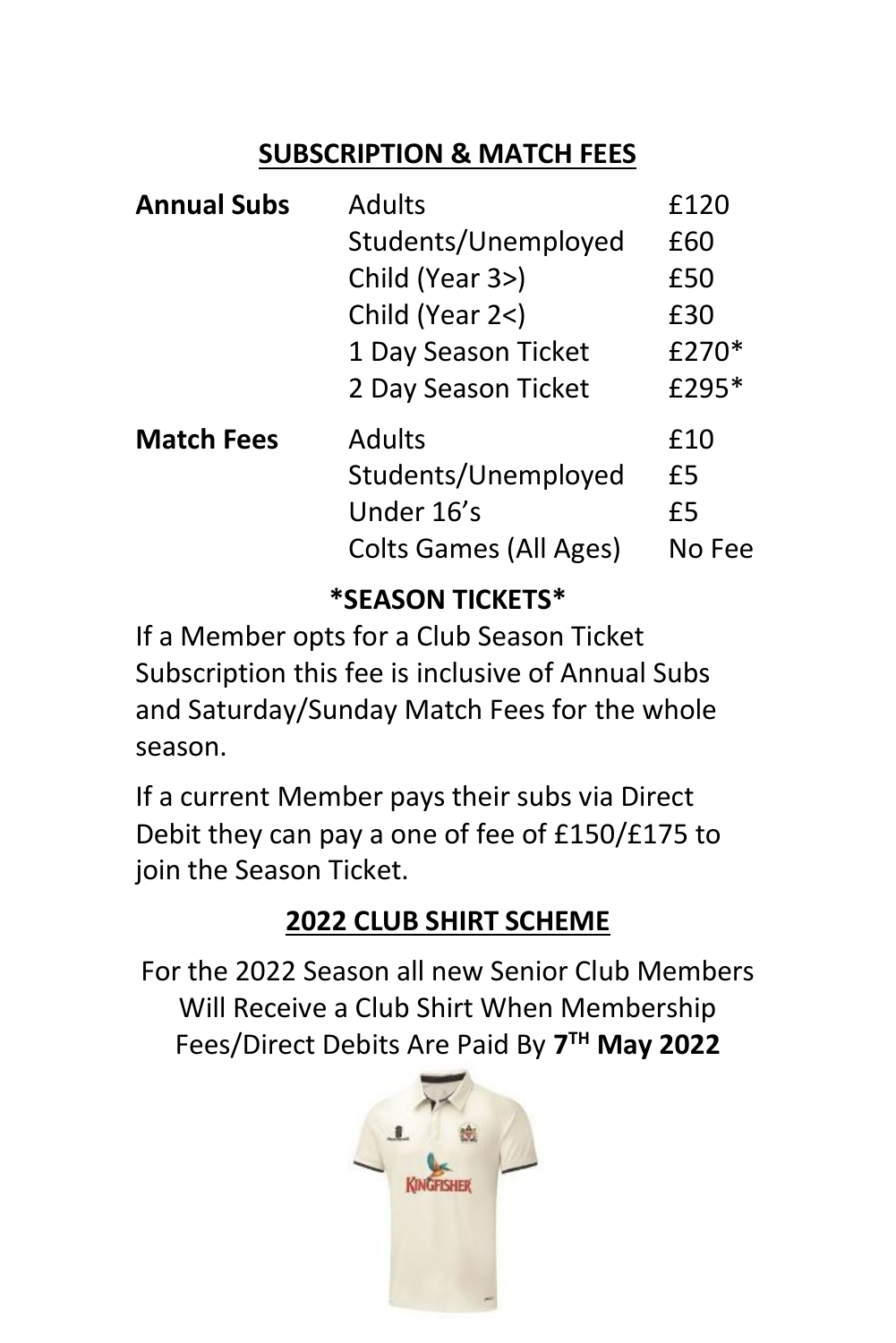### **PAYMENT METHODS**

### **Online**

You can pay directly into HACC Bank Account using the bank details below, or via the 'Online Registration' section on the website.

### **Monthly Instalment Scheme**

The club also offer the opportunity to spread the cost of annual membership by paying £10 monthly instalments. Spreading the cost helps the club by ensuring that there is a constant income throughout the year, not just the cricket season.

If you would like to join this scheme, please set up a standing order/regular payment with your bank to the HACC bank account.

This must be done no later than the **7 TH May 2022**.

### **Bank Details**

| Reference:              | Your Name                                     |  |  |  |  |
|-------------------------|-----------------------------------------------|--|--|--|--|
| Bank                    | <b>HSBC Bank</b>                              |  |  |  |  |
|                         | Account Name Hornchurch Athletic Cricket Club |  |  |  |  |
| Sort Code               | 40-09-06                                      |  |  |  |  |
| Account Number 81281658 |                                               |  |  |  |  |

### **Cheque**

Please make out cheque payable to HACC for the relevant amount and pass to a Captain or Club Committee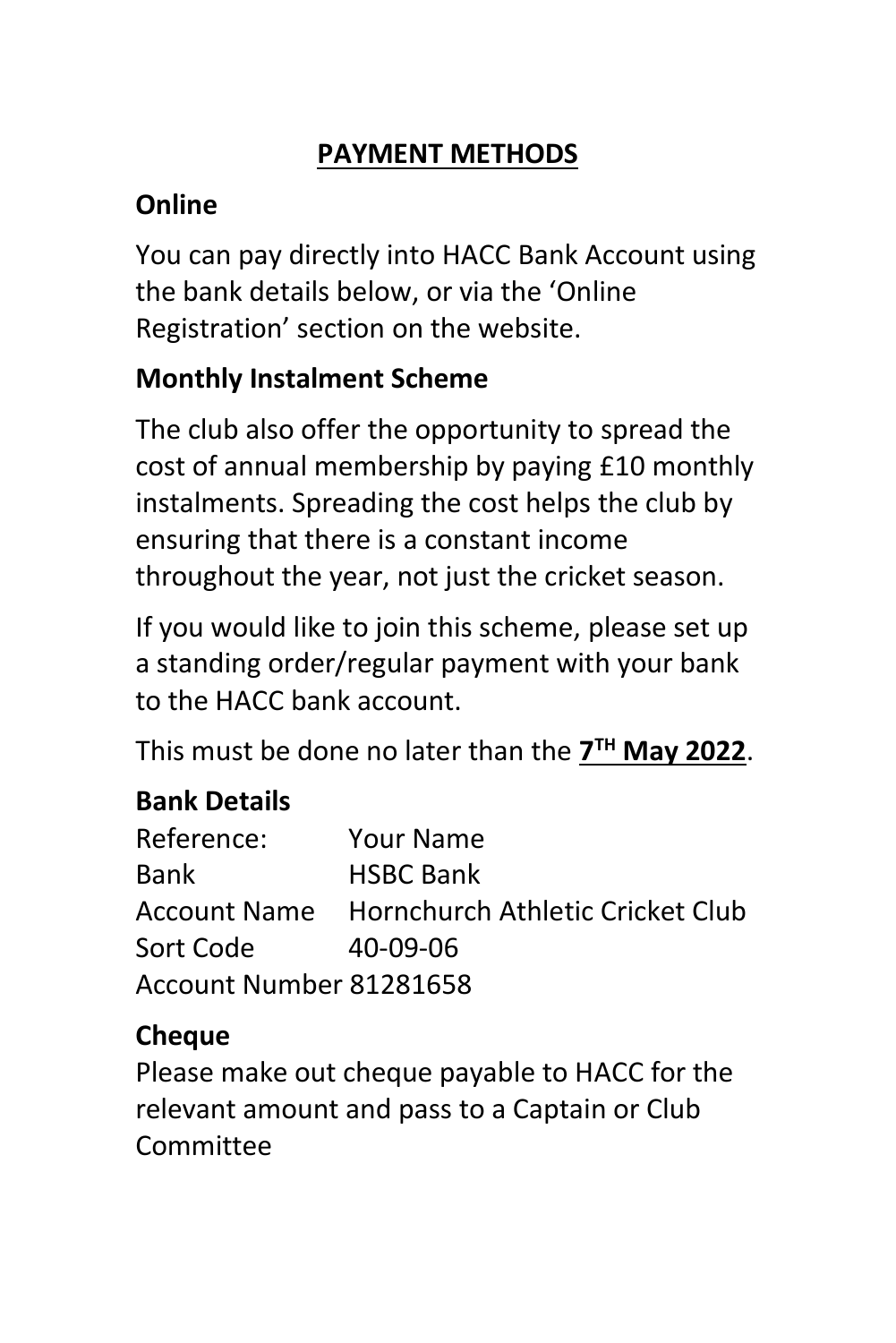### **HACC SPONSORED BY**



## **Hornchurch Athletic's main club sponsor is [Kingfisher,](https://kingfisherbeer.co.uk/welcome) India's No.1, and the leading Indian beer the world over.**

As part of our agreement with Kingfisher, it is available on tap, throughout the year in the Clubhouse and is the perfect drink to enjoy. whilst watching the cricket or unwinding after a long day in the field!

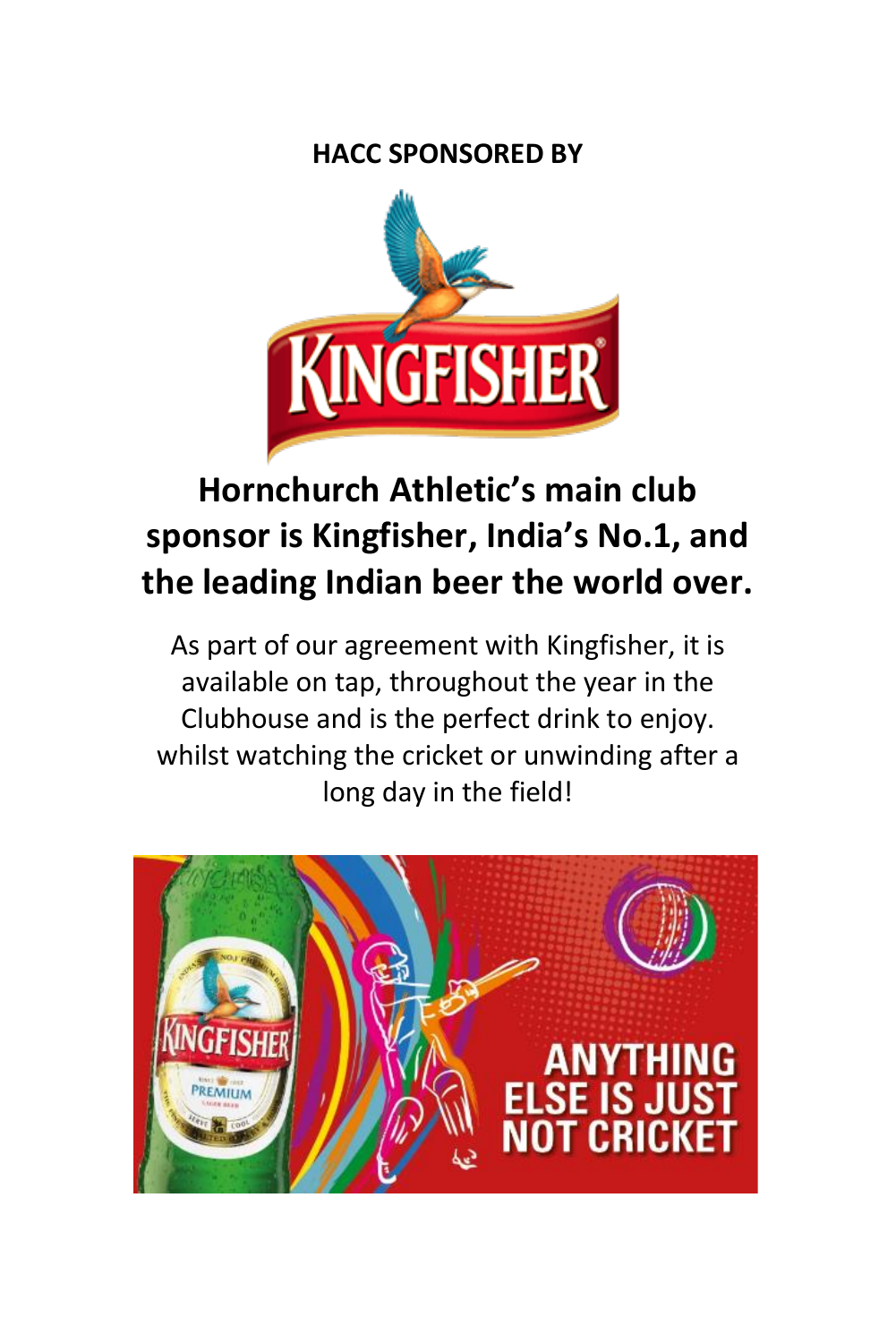### **SATURDAY 1ST XI FIXTURES 2022**

| Captain:   |    |   | Sam Samarasekera      | 07827 012201 |       |
|------------|----|---|-----------------------|--------------|-------|
| Vice Capt: |    |   | <b>Billy Robinson</b> | 07878 258938 |       |
| Date       |    |   | Opponents             | Venue        | Time  |
| Apr        | 16 | F | Belhus II             | Home         | 12:00 |
|            | 23 | F | Goresbrook            | Home         | 13:00 |
|            | 30 | L | Woodford Green        | Away         | 12:30 |
| May        | 07 | L | <b>Barking</b>        | Home         | 12:30 |
|            | 14 | L | Springfield           | Awav         | 12:30 |
|            | 21 | L | Stanford Le-Hope      | Home         | 12:30 |
|            | 28 | L | Rainham               | Away         | 12:30 |
| Jun        | 04 | L | Harlow                | Home         | 12:30 |
|            | 11 | L | <b>Roding Valley</b>  | Away         | 12:30 |
|            | 18 | L | Redbridge             | Home         | 12:30 |
|            | 25 | L | Ardleigh Green        | Away         | 12:30 |
| Jul        | 02 | L | Frenford              | Home         | 12:30 |
|            | 09 | L | Goresbrook            | Away         | 12:30 |
|            | 16 | L | Newham                | Home         | 12:30 |
|            | 23 | L | Aztecs                | Away         | 12:30 |
|            | 30 | L | <b>West Essex</b>     | Home         | 12:30 |
| Aug        | 06 | L | Neo                   | Away         | 12:30 |
|            | 13 | L | Walthamstow           | Home         | 12:30 |
|            | 20 | L | Southend-On-Sea & EMT | Away         | 12:30 |
|            | 27 | L | South Woodford        | Home         | 12:30 |
| Sep        | 03 | L | Bentley               | Home         | 12:30 |
|            | 10 | F | Rayleigh              | Away         | 1:00  |
|            | 17 | F | <b>St Clements</b>    | Home         | 1:00  |

L – Denotes Hamro Fdn. Essex League Div 1 Fixtures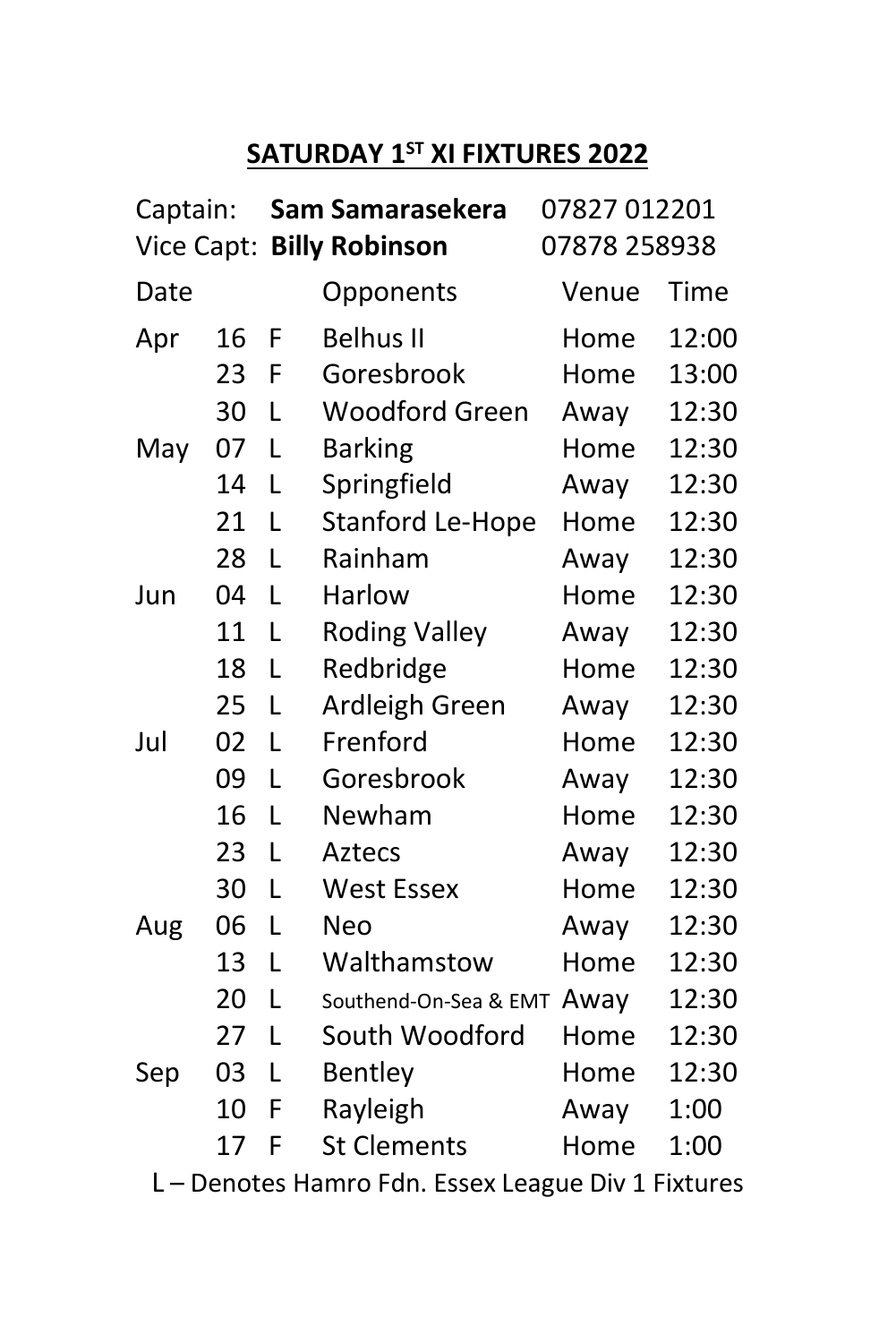### **MOTHER INDIA**



## Tel: 01708 470 218

118 North Street, Hornchurch, Essex RM11 1SU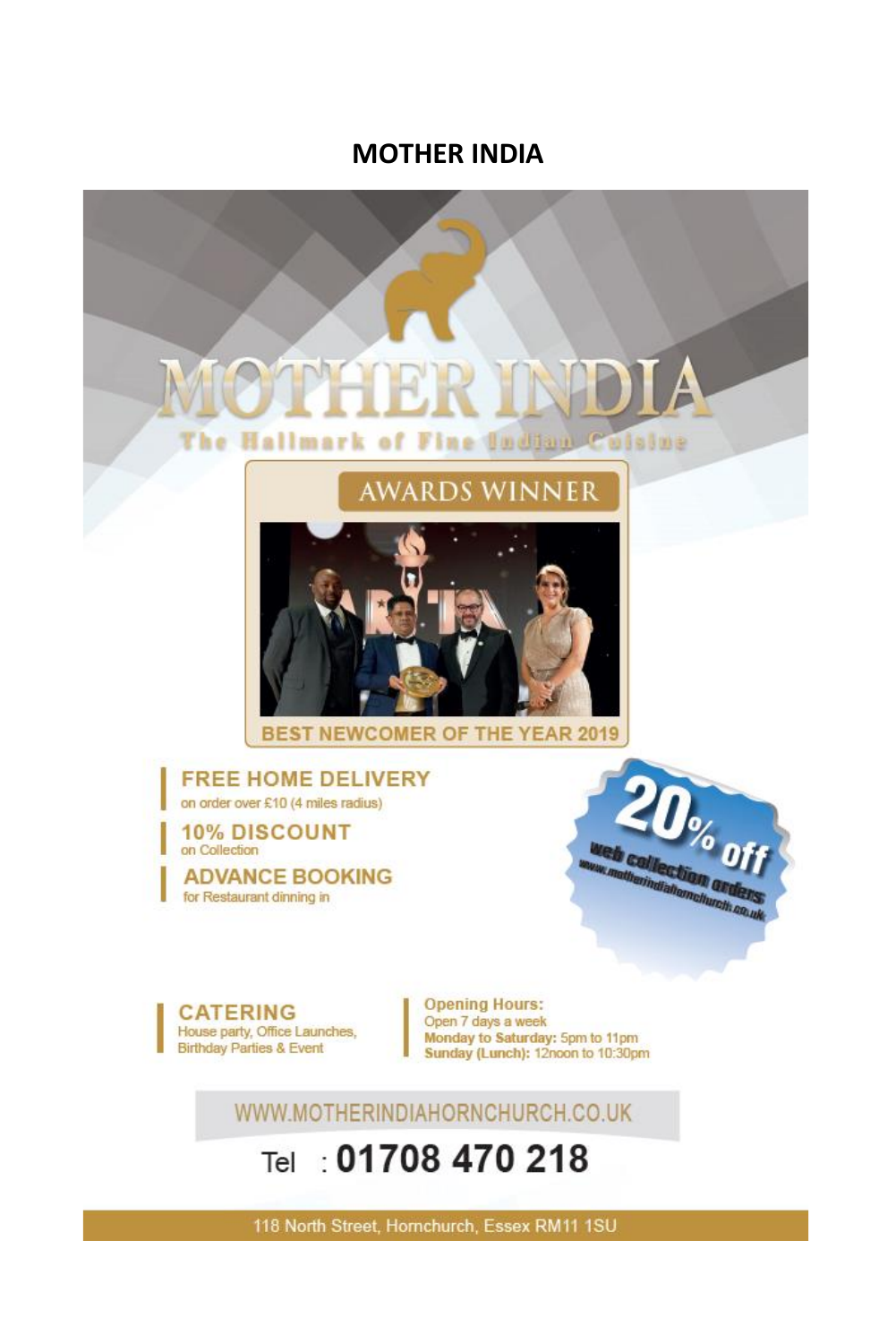### **SATURDAY 2ND XI FIXTURES 2022**

| Captain: |    | <b>Stuart Whitaker</b> |                           | 07732 294417 |              |      |
|----------|----|------------------------|---------------------------|--------------|--------------|------|
|          |    |                        | Vice Capt: Tommy Heneghan |              | 07540 111990 |      |
| Date     |    |                        | Opponents                 |              | Venue        | Time |
| Apr      | 23 | F                      | Eastwood III              |              | Away         | 1:00 |
|          | 30 | F                      | Winchmore Hill III        |              | Away         | 1:00 |
| May      | 07 | L                      | Broomfield I              |              | Away         | 1:00 |
|          | 14 | L                      | Sth Woodham Ferrers I     |              | Home         | 1:00 |
|          | 21 | L                      | Rayleigh II               |              | Away         | 1:00 |
|          | 28 | L                      | Great Wakering I          |              | Home         | 1:00 |
| Jun      | 04 | L                      | Navestock I               |              | Awav         | 1:00 |
|          | 11 | L                      | Old Chelmsfordians II     |              | Home         | 1:00 |
|          | 18 | L                      | Hatfield Peveral I        |              | Away         | 1:00 |
|          | 25 | L                      | <b>Great Waltham II</b>   |              | Home         | 1:00 |
| Jul      | 02 | L                      | Theydon Bois I            |              | Away         | 1:00 |
|          | 09 | L                      | Broomfield I              |              | Home         | 1:00 |
|          | 16 | L                      | Sth Woodham Ferrers I     |              | Away         | 1:00 |
|          | 23 | L                      | Rayleigh II               |              | Home         | 1:00 |
|          | 30 | L                      | Great Wakering I          |              | Away         | 1:00 |
| Aug      | 06 | L                      | Navestock I               |              | Home         | 1:00 |
|          | 13 | L                      | Old Chelmsfordians II     |              | Away         | 1:00 |
|          | 20 | L                      | Hatfield Peveral I        |              | Home         | 1:00 |
|          | 27 | L                      | Great Waltham II          |              | Away         | 1:00 |
| Sep      | 03 | F                      | Theydon Bois I            |              | Home         | 1:00 |
|          | 10 | F                      | Mathews                   |              | Home         | 1:00 |

L – Denotes T-Rippon Mid-Essex League Div 3 Fixtures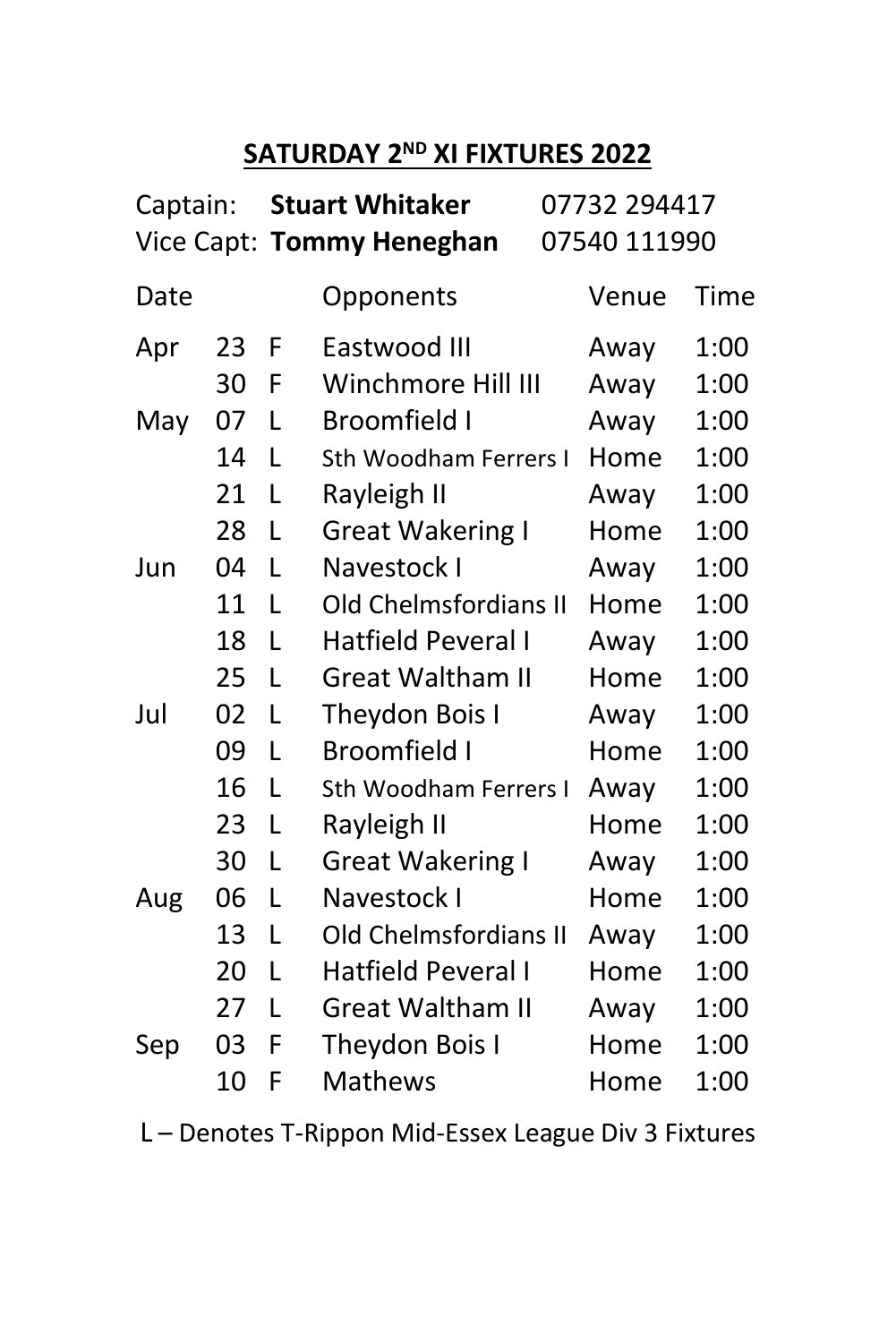### **ACTIVE PLANT HIRE**



Active Plant Hire, your first point of call for Excavator, Heavy Machinery, Plant and Equipment Hire throughout East London, Essex and Kent.



[www.activeplant.co.uk/](http://www.activeplant.co.uk/)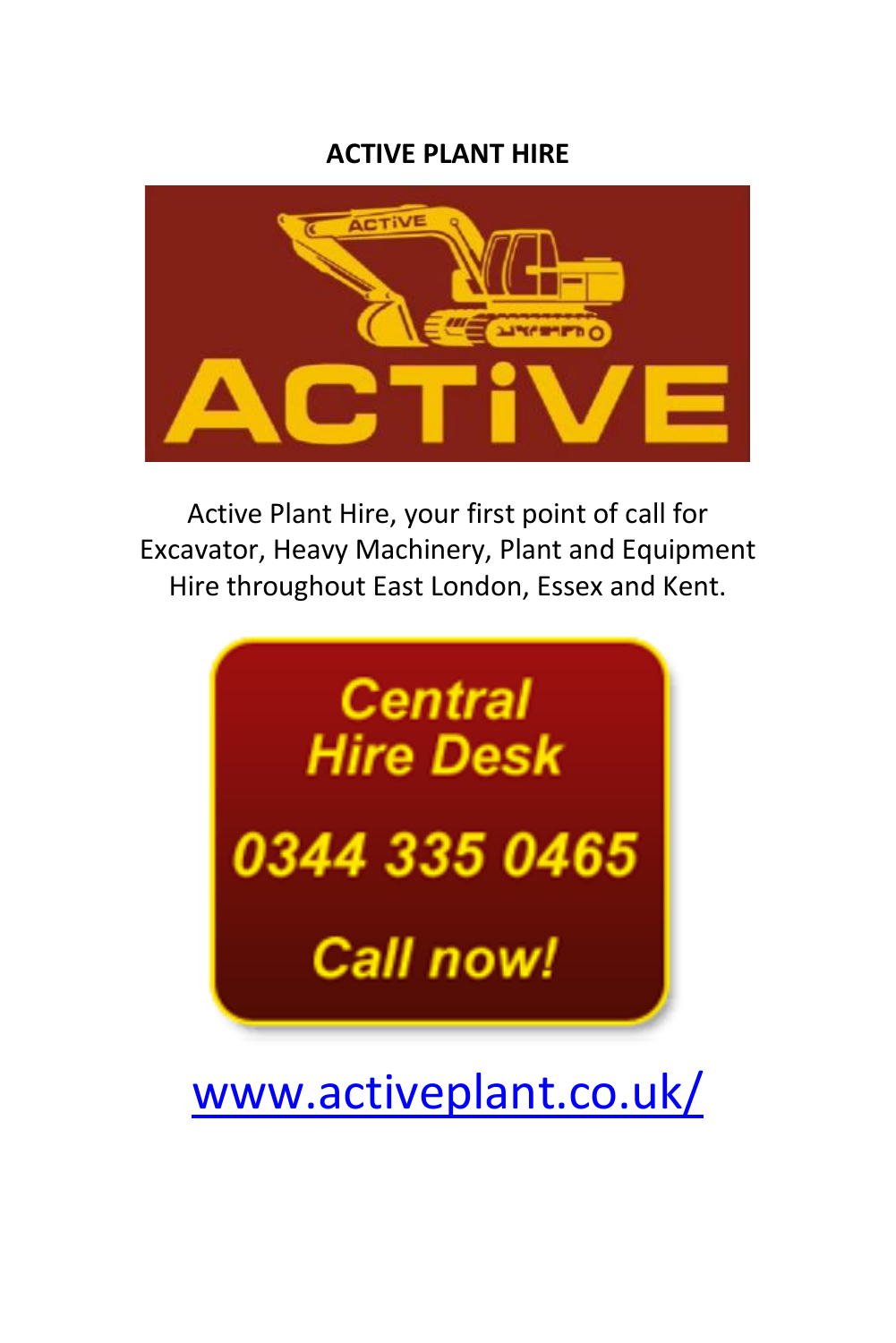### **SATURDAY 3RD XI FIXTURES 2022**

| Captain: |    | Shaz Rehman |                          | 07930 527106 |              |      |
|----------|----|-------------|--------------------------|--------------|--------------|------|
|          |    |             | Vice Capt: Louis Parr    |              | 07794 778752 |      |
| Date     |    |             | Opponents                |              | Venue        | Time |
| Apr      | 30 | F           | <b>Great Wakering I</b>  |              | Away         | 1:00 |
| May      | 07 | L           | Boreham & Roxwell II     |              | Away         | 1:00 |
|          | 14 | L           | Woodham Mortimer II Home |              |              | 1:00 |
|          | 21 | L           | Rayleigh Fairview II     |              | Away         | 1:00 |
|          | 28 | L           | Little Baddow II         |              | Home         | 1:00 |
| Jun      | 04 | L           | Rayleigh III             |              | Away         | 1:00 |
|          | 11 | L           | Springfield V            |              | Home         | 1:00 |
|          | 18 | L           | <b>Broomfield II</b>     |              | Away         | 1:00 |
|          | 25 | L           | Writtle II               |              | Home         | 1:00 |
| Jul      | 02 | L           | Sth Woodham Ferrers II   |              | Awav         | 1:00 |
|          | 09 | L           | Boreham & Roxwell II     |              | Home         | 1:00 |
|          | 16 | L           | Woodham Mortimer II Away |              |              | 1:00 |
|          | 23 | L           | Rayleigh Fairview II     |              | Home         | 1:00 |
|          | 30 | L           | Little Baddow II         |              | Away         | 1:00 |
| Aug      | 06 | L           | Rayleigh III             |              | Home         | 1:00 |
|          | 13 | L           | Springfield V            |              | Away         | 1:00 |
|          | 20 | L           | <b>Broomfield II</b>     |              | Home         | 1:00 |
|          | 27 | L           | Writtle II               |              | Away         | 1:00 |
| Sep      | 03 | L           | Sth Woodham Ferrers II   |              | Home         | 1:00 |

L – Denotes T-Rippon Mid-Essex League Div 7 Fixtures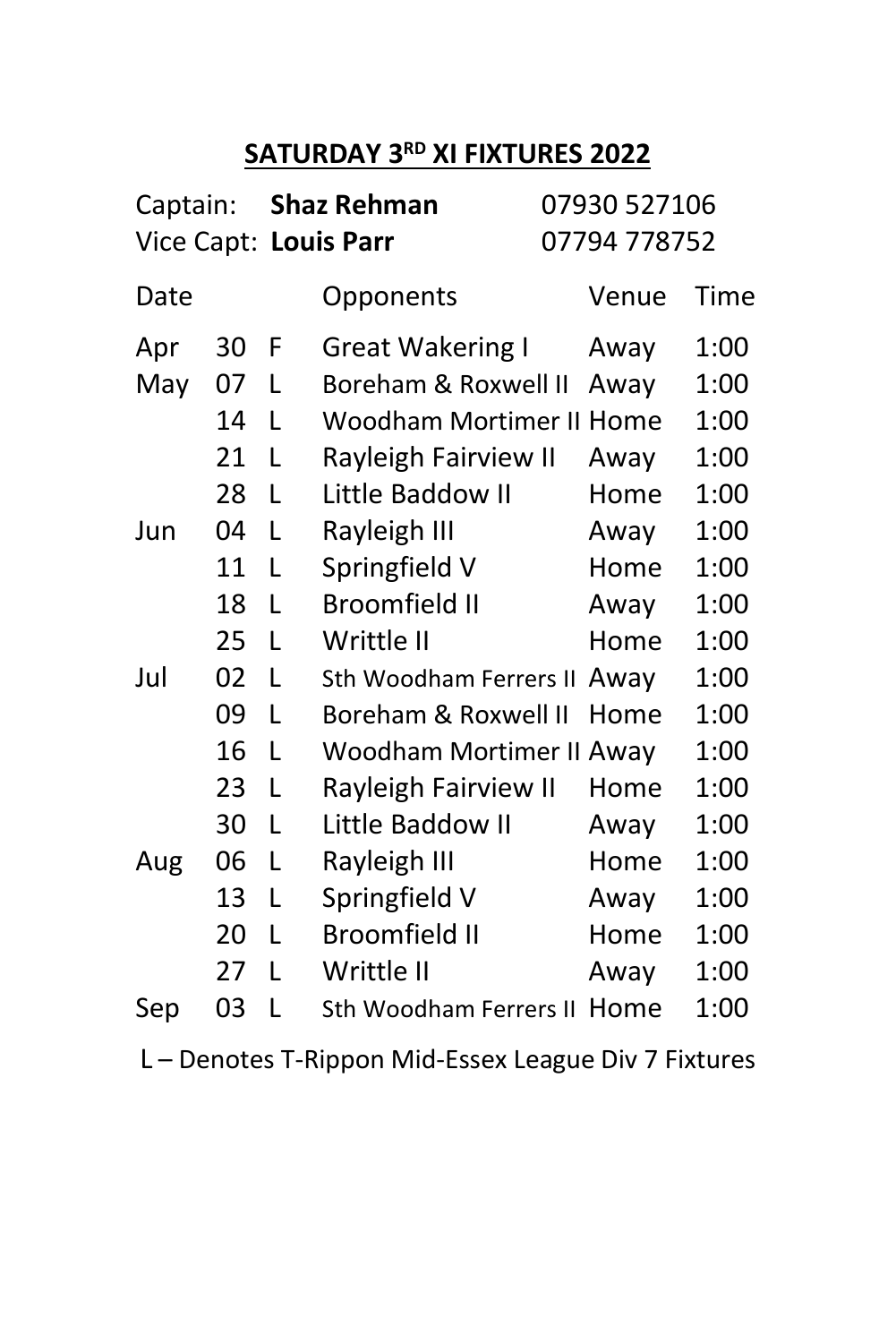### **HATFULL BROS LTD**

# **HATFULL BROS LTD**

### **Carpentry Contractor & Joinery Manufacturer Construction Services & Allied Trades**

- Commercial & Residential
- **E** New Build
- Refurbishment
- Fit Out
- Conservation Work
- Bespoke Joinery
- Summerhouses

# enquiries@hatfullbros.co.uk

# www.hatfullbrosltd.co.uk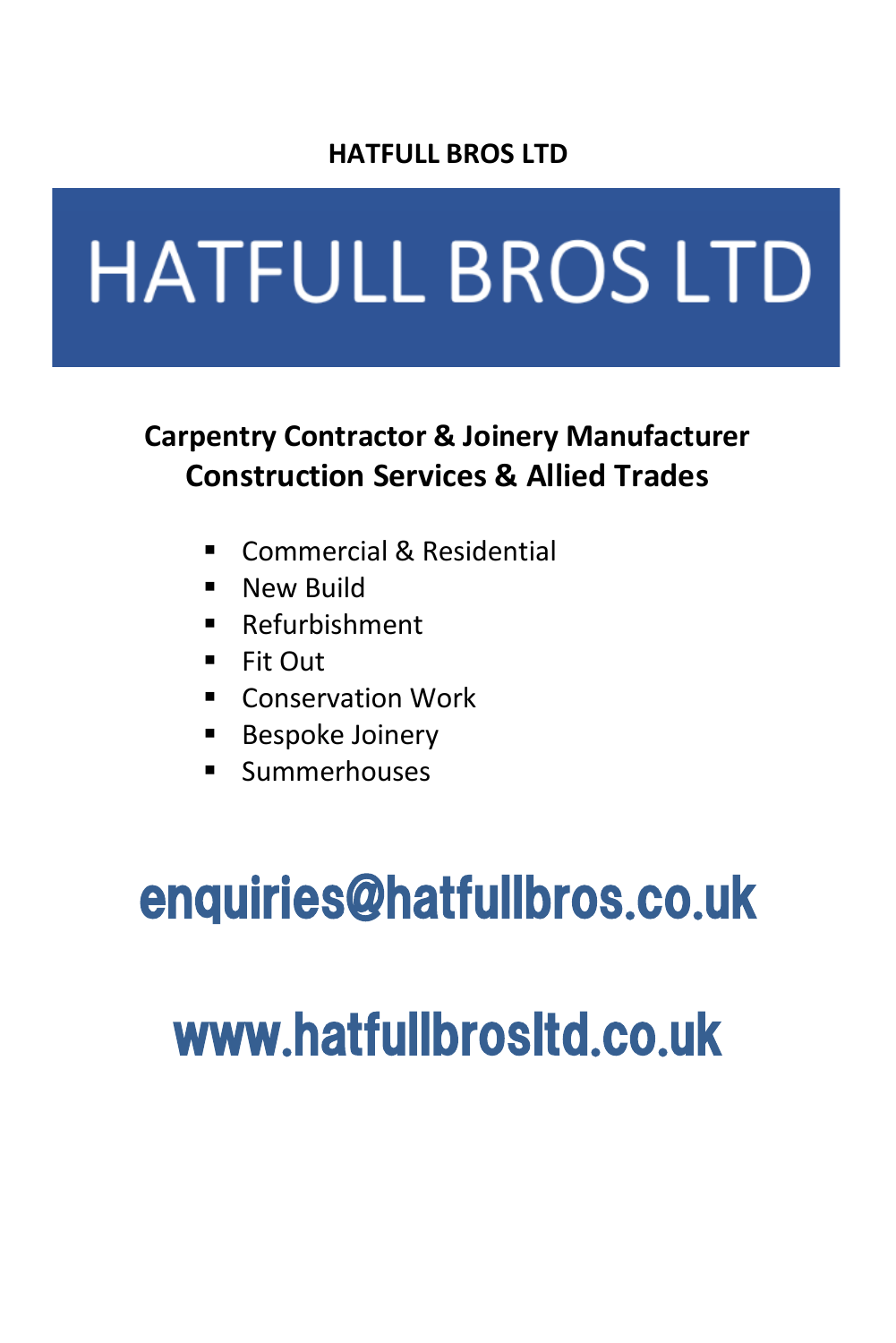### **SATURDAY 4 TH XI FIXTURES 2022**

| Captain: |    | <b>Spencer Duke</b><br>Vice Capt: Andy Little |                          | 07979 563781<br>07815 760111 |       |      |
|----------|----|-----------------------------------------------|--------------------------|------------------------------|-------|------|
| Date     |    |                                               | Opponents                |                              | Venue | Time |
| Apr      | 23 | F                                             | Harlow Town III          |                              | Away  | 1:00 |
|          | 30 | F                                             | Newham IV                |                              | Home  | 1:00 |
| May      | 07 | L                                             | Rayne II                 |                              | Home  | 1:00 |
|          | 14 | L                                             | St Johns Billericay II   |                              | Away  | 1:00 |
|          | 21 | L                                             | <b>Great Waltham III</b> |                              | Home  | 1:00 |
|          | 28 | L                                             | <b>Great Totham III</b>  |                              | Away  | 1:00 |
| Jun      | 04 | L                                             | Navestock II             |                              | Home  | 1:00 |
|          | 11 | F                                             | <b>Bentley III</b>       |                              | Away  | 1:00 |
|          | 18 | F                                             | Basildon & Pitsea III    |                              | Home  | 1:00 |
|          | 25 | L                                             | Rainham IV               |                              | Away  | 1:00 |
| Jul      | 02 | L                                             | Chignal I                |                              | Home  | 1:00 |
|          | 09 | L                                             | Rayne II                 |                              | Away  | 1:00 |
|          | 16 | L                                             | St Johns Billericay II   |                              | Home  | 1:00 |
|          | 23 | L                                             | <b>Great Waltham III</b> |                              | Awav  | 1:00 |
|          | 30 | L                                             | Great Totham III         |                              | Home  | 1:00 |
| Aug      | 06 | L                                             | Navestock II             |                              | Awav  | 1:00 |
|          | 13 | F                                             | <b>Bentley III</b>       |                              | Home  | 1:00 |
|          | 20 | F                                             | Basildon & Pitsea III    |                              | Away  | 1:00 |
|          | 27 | L                                             | Rainham IV               |                              | Home  | 1:00 |
| Sep      | 03 | L                                             | Chignal I                |                              | Away  | 1:00 |

L – Denotes T-Rippon Mid-Essex League Div 9 Fixtures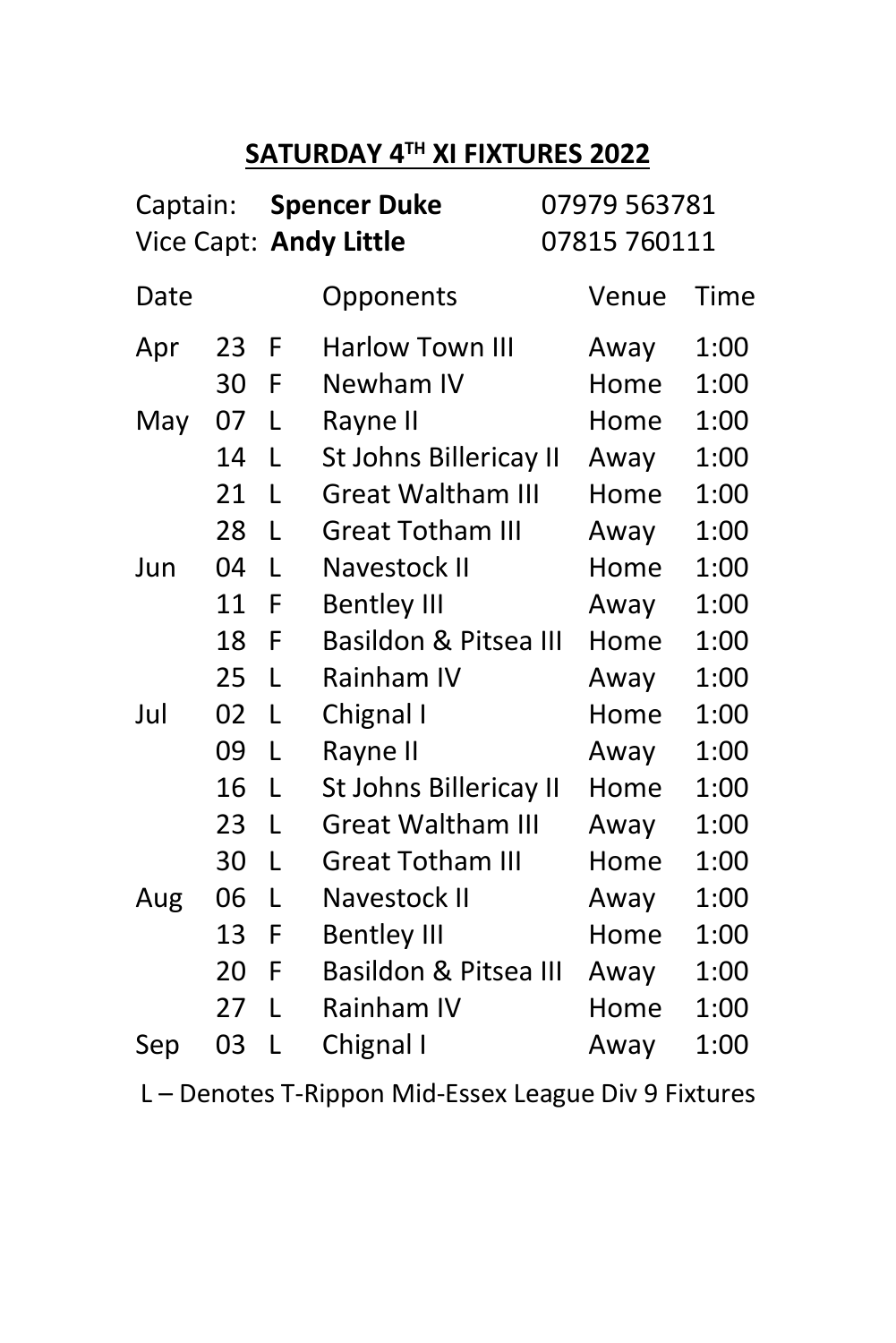

## **Napoli-style pizza for eat in, collection and delivery in Gidea Park**

**#fedbyped #pickupapeds**



# **[www.pedspizza.co.uk](http://www.pedspizza.co.uk/)**

## **79 Main Road Romford, RM2 5EL**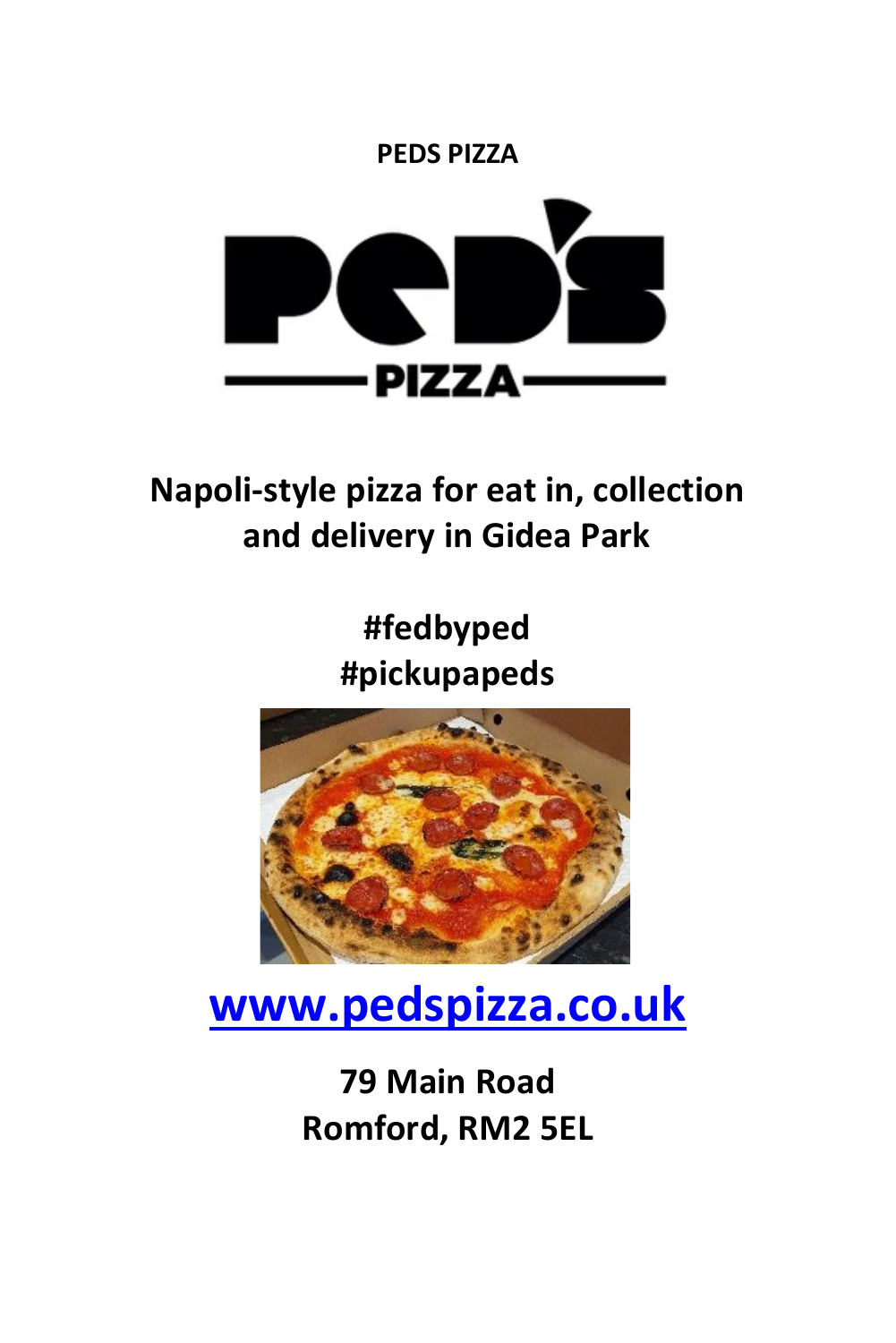### **SATURDAY 5 TH XI FIXTURES 2022**

| Captain: |    |   | <b>James Collier</b>            | 07719 427641 |      |
|----------|----|---|---------------------------------|--------------|------|
|          |    |   | Vice Capt: Kai Hatton           | 07952 928083 |      |
| Date     |    |   | Opponents                       | Venue        | Time |
| May      | 07 | L | Tillingham III                  | Away         | 1:00 |
|          | 14 | L | Maldon V                        | Home         | 1:00 |
|          | 21 | L | Old Chelmsfordians IV Away      |              | 1:00 |
|          | 28 | L | Chelmsford Spartans II Home     |              | 1:00 |
| Jun      | 04 | L | Sth Loughton/Mathews III Away   |              | 1:00 |
|          | 11 | L | Oaklands I                      | Home         | 1:00 |
|          | 18 | F | East Hanningfield & GB III Away |              | 1:00 |
|          | 25 | F | Rayleigh VI                     | Home         | 1:00 |
| Jul      | 02 |   |                                 |              |      |
|          | 09 | L | Tillingham III                  | Home         | 1:00 |
|          | 16 | L | Maldon V                        | Away         | 1:00 |
|          | 23 | L | Old Chelmsfordians IV Home      |              | 1:00 |
|          | 30 | L | Chelmsford Spartans II Away     |              | 1:00 |
| Aug      | 06 | L | Sth Loughton/Mathews III Home   |              | 1:00 |
|          | 13 | L | Oaklands I                      | Awav         | 1:00 |
|          | 20 | F | East Hanningfield & GB III Home |              | 1:00 |
|          | 27 | F | Rayleigh VI                     | Away         | 1:00 |
| Sep      | 03 |   |                                 |              |      |

L – Denotes T-Rippon Mid-Essex League Div 11 Fixtures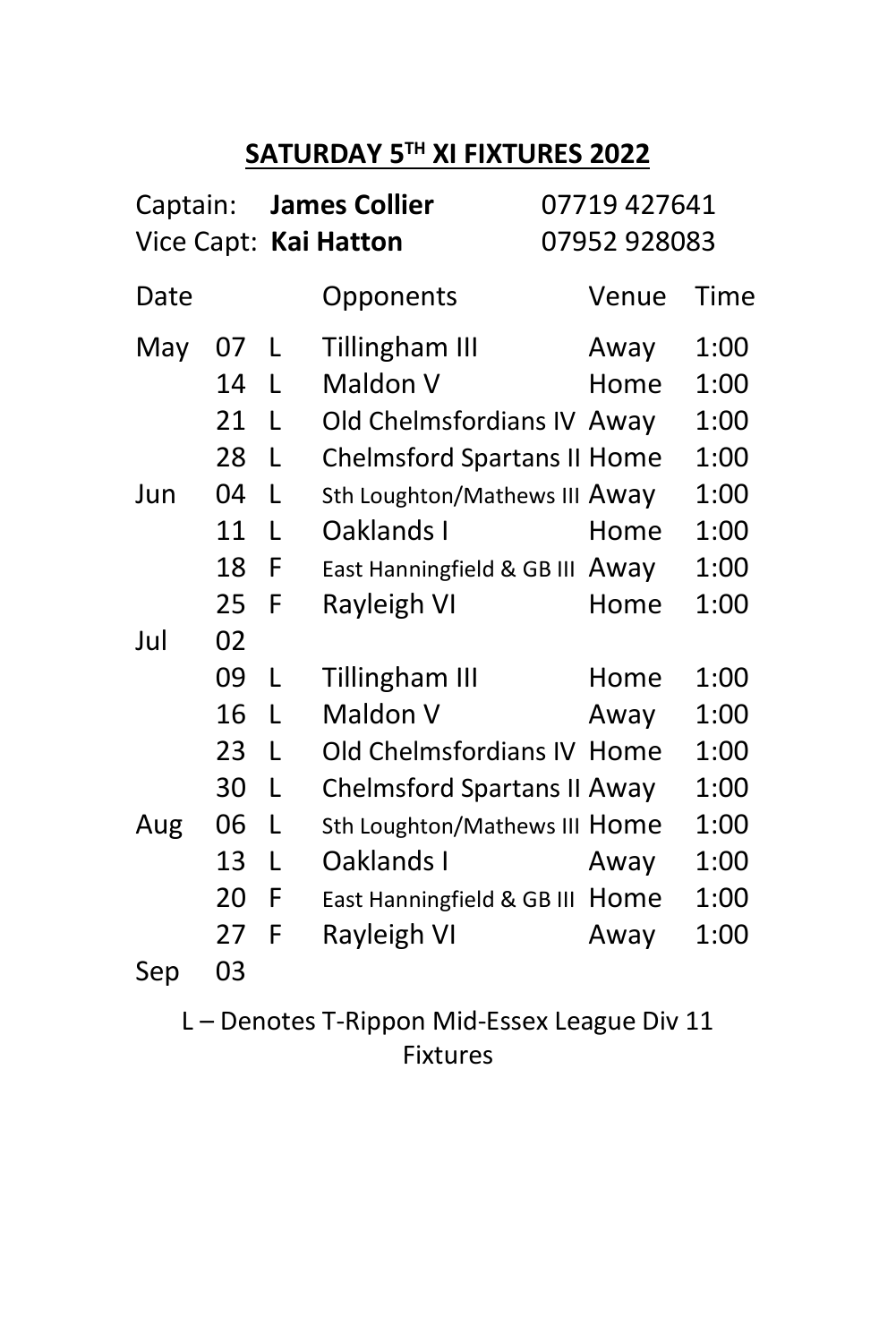### **HACC SPONSORSHIP OPPORTUNITIES**

### **Why Is Sponsorship Important?**

Running a cricket Club is not easy and is getting more expensive by the year, with ever increasing costs.

We host a number of fundraising events throughout the year and will continue to do this but we also need the support of outside sponsors.

### **What We Can Offer?**

HACC offer a wide range of sponsorship opportunities at different levels, and given our place in the local community, prominent location in a public park, social media activity and exposure to the local press, feel that we can offer potential sponsors a mutually beneficial arrangement.

Opportunities Available:

- Shirt Sponsorship
- Score Box
- Banners/Signs (Sight Screens/Nets)
- Match Day/Cricket Tea
- Match Ball
- Club Patron Scheme
- 100 Club

### **FULL DETAILS AVAILABLE ON CLUB WEBSITE**

### **PLEASE SPEAK TO A HACC COMMITTEE MEMBER FOR MORE INF0**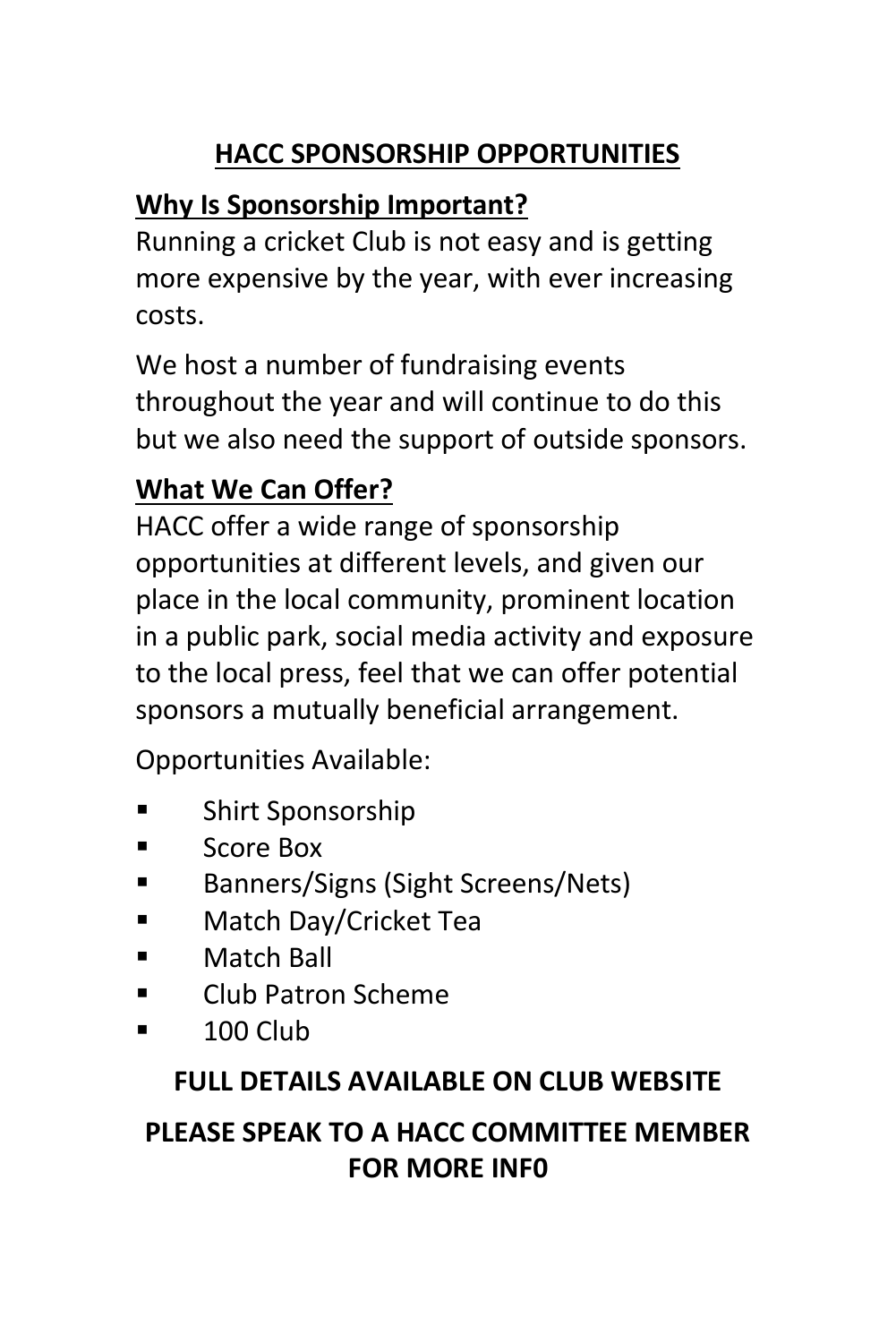### **SUNDAY/OTHER FIXTURES 2022**

| Captain: |    | <b>Chris Humphries</b>      | 07469 243742 |      |
|----------|----|-----------------------------|--------------|------|
| Date     |    | Opponents                   | Venue        | Time |
| May      | 08 | North Weald                 | Home         | 1:00 |
|          | 29 | Maylands Green              | Home         | 1:00 |
| Jun      | 05 | Chadwell Heath Lions        | Home         | 1:00 |
|          | 12 | Old Thomas Millsians Home   |              | 1:00 |
|          | 19 | Willow Herbs                | Away         | 1:00 |
|          | 26 | Eastonians                  | Home         | 1:00 |
| Jul      | 03 | Anson St George             | Away         | 1:00 |
|          | 10 | Bentley                     | Away         | 1:00 |
|          | 24 | Leyton Orient SC            | Home         | 1:00 |
|          | 31 | North Enfield               | Home         | 1:00 |
| Aug      | 05 | Harold Wood                 | Awav         | 1:30 |
|          | 21 | <b>Brentwood Victorians</b> | Awav         | 1:00 |

### **MAYLANDS GREEN CRICKET CLUB HYLANDS PARK DATES (SUNDAYS)**

| Contact: | Dave Baldock | 07748 322268 |
|----------|--------------|--------------|
| Apr      | 24           |              |
| May      | 01           |              |
|          | 22           |              |
| Jun      | 19           |              |
| Jul      | 03           |              |
| Aug      | 07           |              |
| Sep      | 04           |              |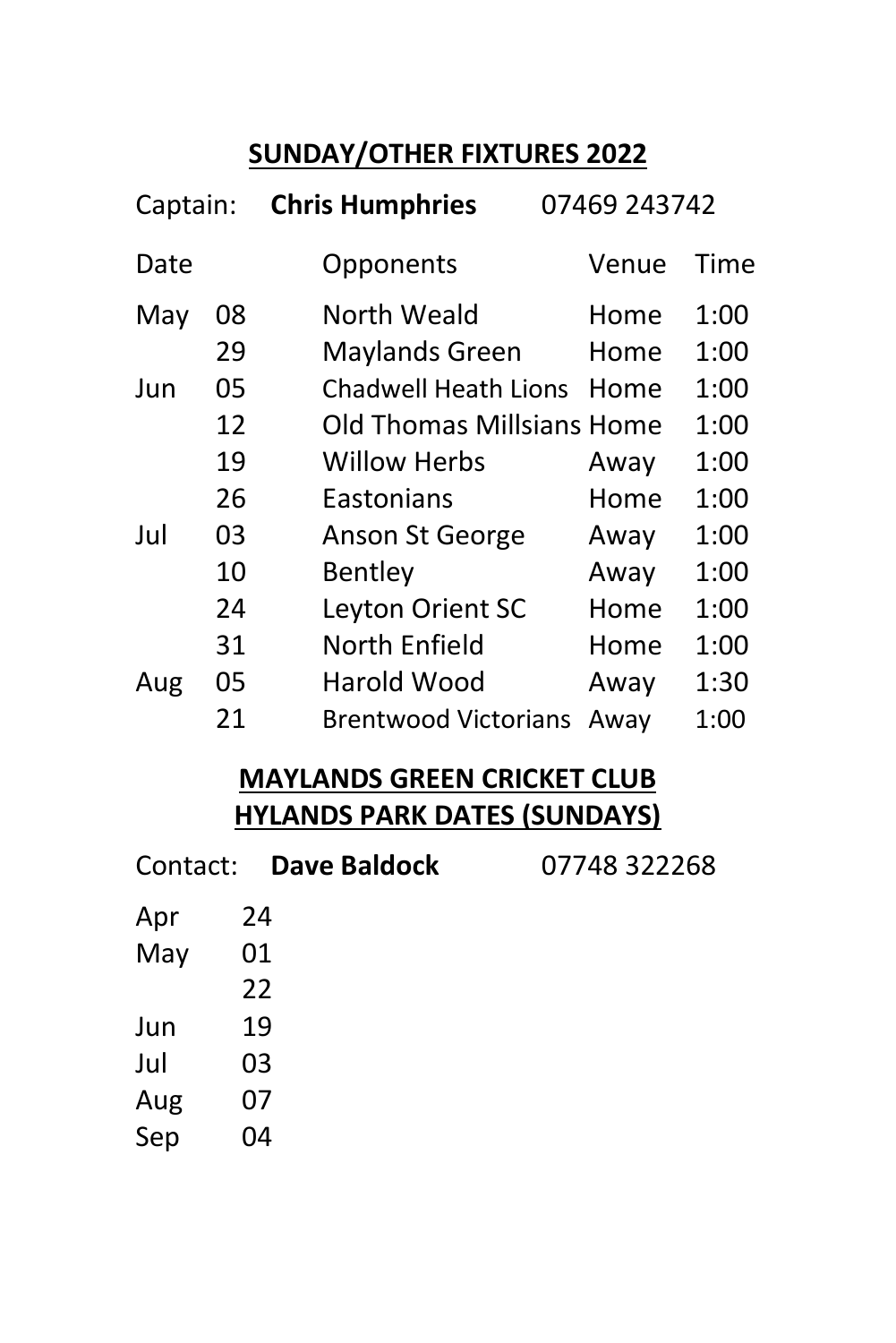### **HACC COLTS SPONSORED BY**



For excellent paving services, look no further than Amber Paving. Specialising in driveways and patios, we carry out a range of residential and commercial groundworks for our clients including:

- **Driveways**
- Patios
- Footpaths & Pathways
- Swimming Pool Surrounds
- **■** Extensions
- Car Parks
- Outdoor Living Areas
- Turfing



**01708 445990 07714 758288**

**[amberpaving@yahoo.com](mailto:amberpaving@yahoo.com)**

[www.amber-paving.co.uk](http://www.amber-paving.co.uk/)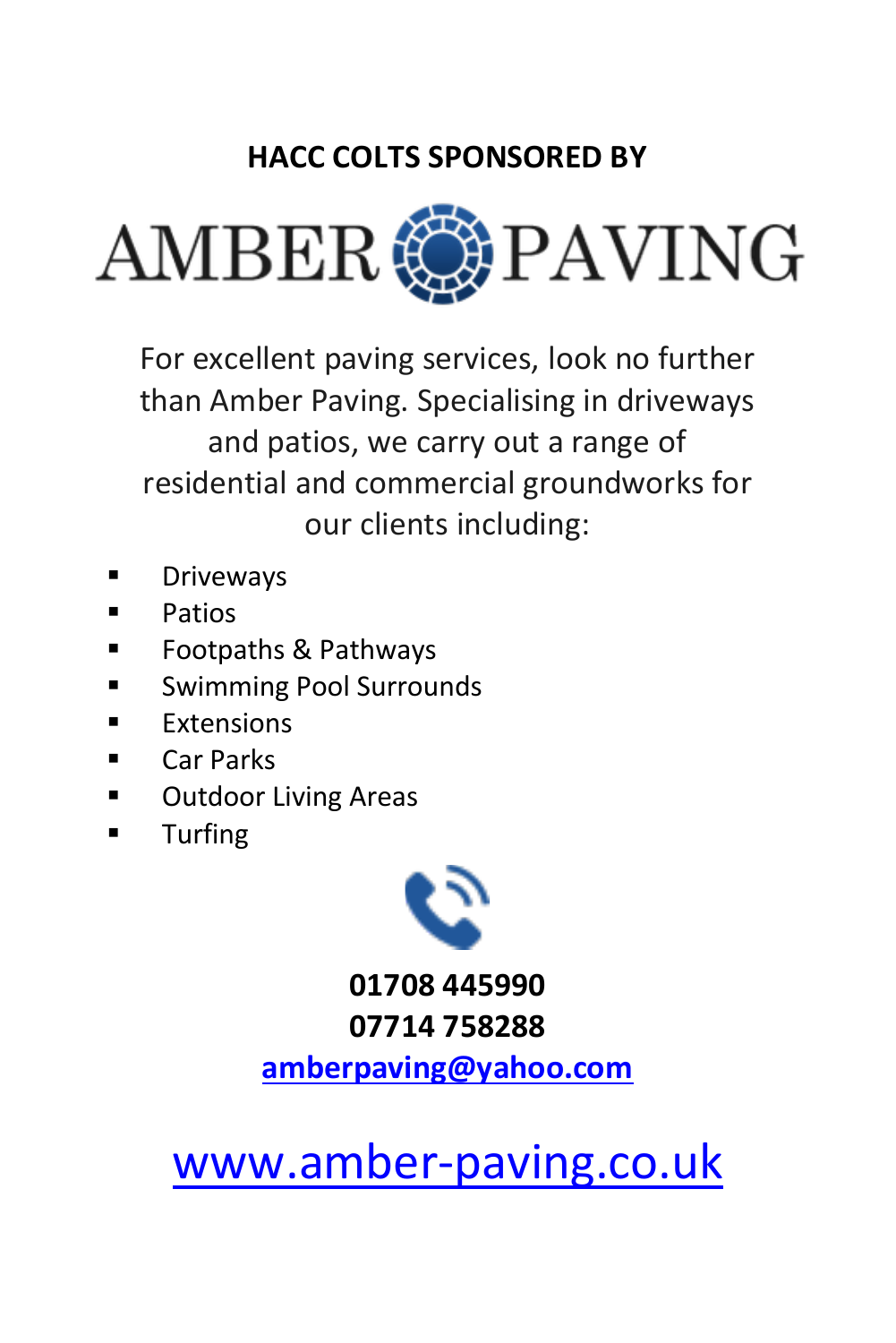### **COLTS UNDER 9's GLADIATORS FIXTURES 2022**



| May | 02    | F | Upminster                 | Away | 10:0 |
|-----|-------|---|---------------------------|------|------|
|     | 13    | F | Rainham                   | Home | 5:30 |
|     | 15    | F | Billericay                | Home | 10:0 |
|     | 19    | D | Harold Wood               | Away | 5:30 |
|     | 17    | F | Upminster A               | Home | 5:30 |
|     | **    | D | Shenfield                 | Away |      |
| Jun | **    | D | Shenfield Girls U10       | Home |      |
|     | 17    | D | Upminster Girls U10       | Home | 5:30 |
|     | $* *$ | D | Hutton                    | Home |      |
|     | **    | D | <b>Brentwood Girls U9</b> | Away |      |
|     | 26    | D | Brentwood                 | Away | 9:30 |
|     | 29    | F | Goresbrook                | Away | 5:30 |
| Jul | 01    | D | Herongate                 | Away | 5:30 |
|     | 06    | F | Orsett & Thurrock         | Home | 5:30 |
|     | 10    | D | Gidea Park & Romford Home |      | 9:30 |
|     | **    | D | Bentley                   | Away |      |
|     | 22    | D | Upminster                 | Home | 5:30 |
|     | 28    | F | Upminster B               | Away | 5:30 |

D – Denotes Central District West Fixtures

F – Denotes Friendly Fixtures

\*\* - Fixture Date To Be Confirmed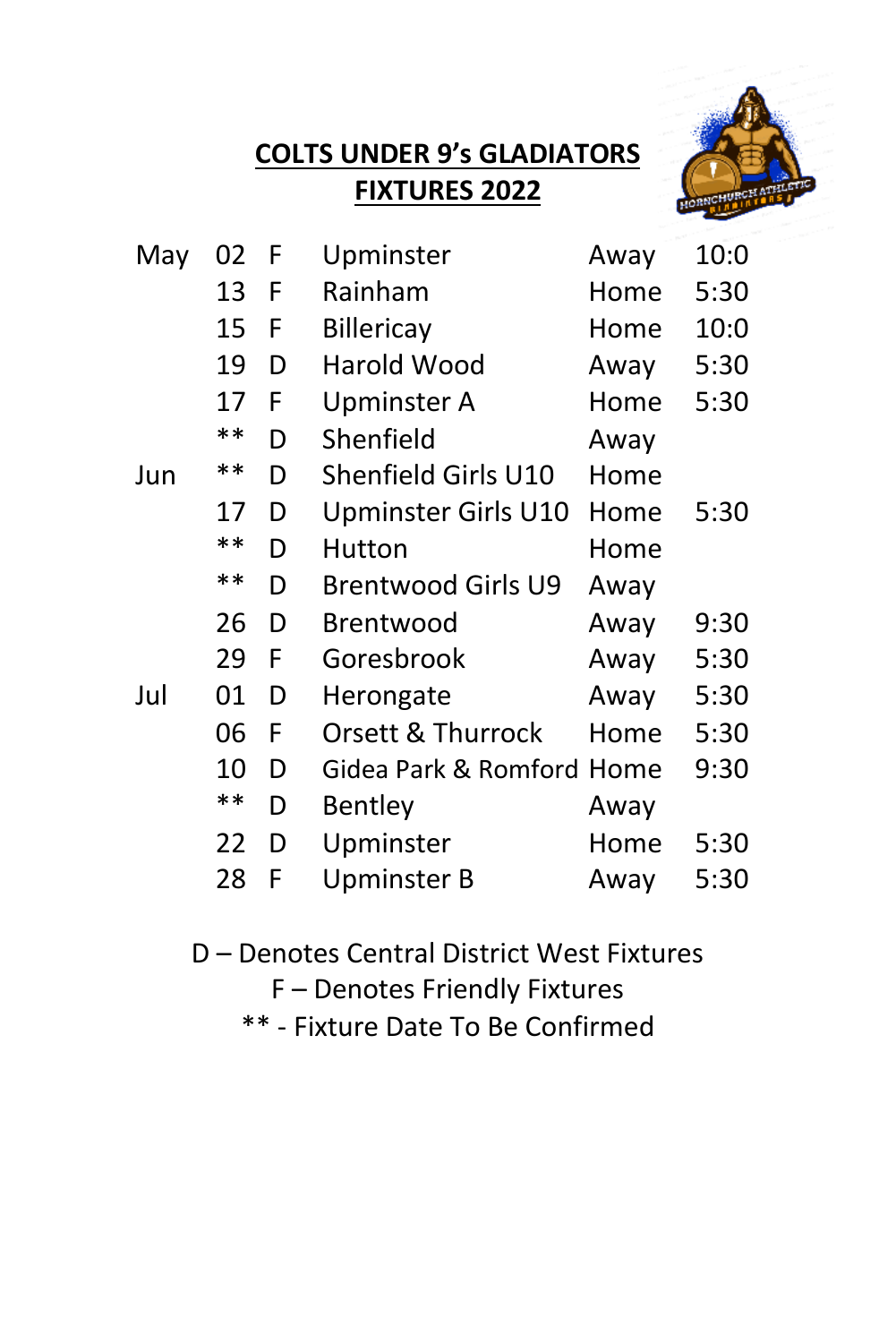# **WE'RE SUPPORTING** ENNOX **CHILDREN'S CANCER FUND**

**Please donate** to help make a positive difference to the lives of children with cancer!

## **SCAN ME TO DONATE**

Registered charity no. 1011325 26 Hemmells, Laindon, Basildon, Essex SS15 6ED<br>01708 734366 / info@lennoxccf.org.uk



WWW.LENNOXCCF.ORG.UK/DONATE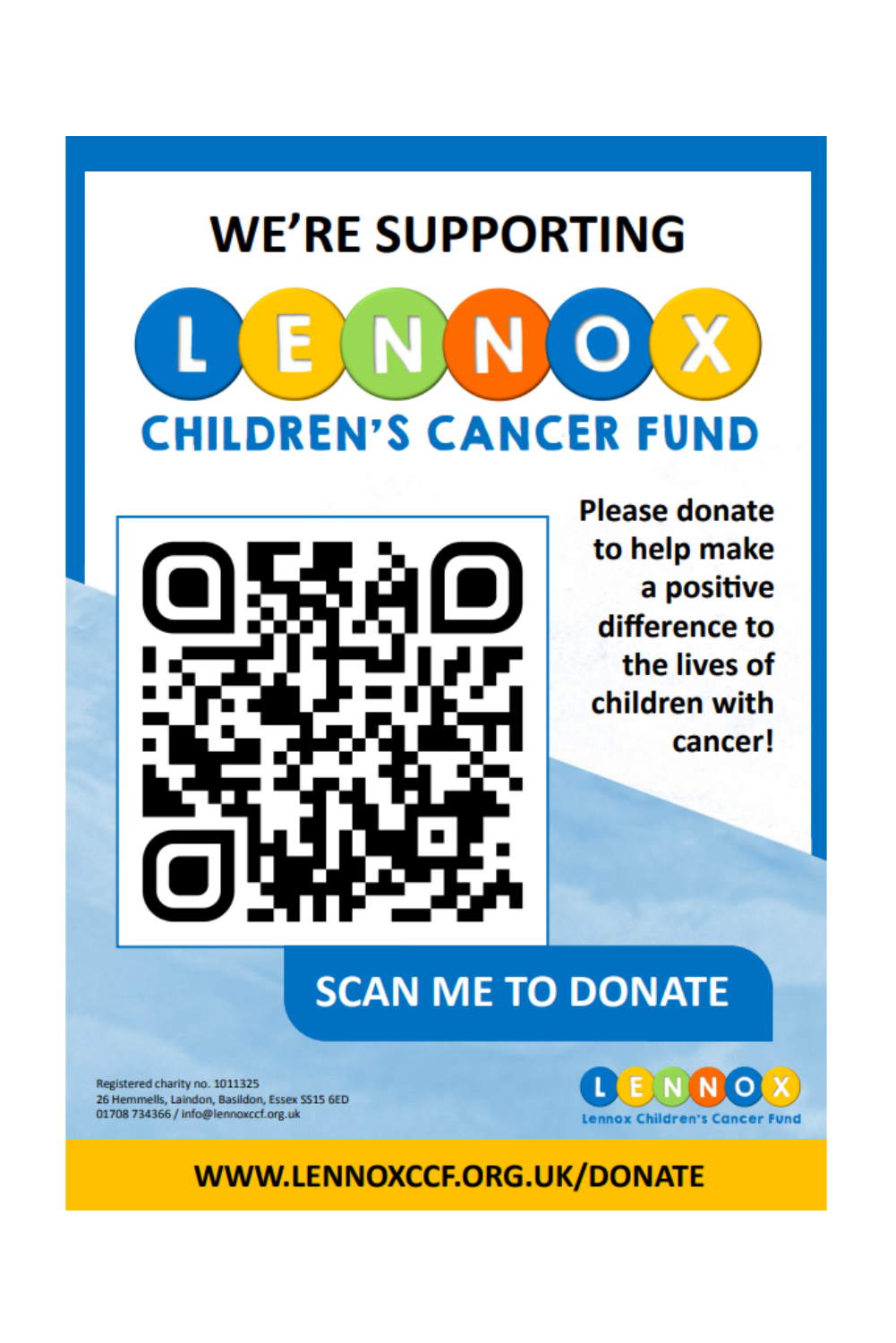### **COLTS UNDER 10/11s GAUNTLET FIXTURES 2022**



| Date |       |   | Opponents           | Venue | Time |
|------|-------|---|---------------------|-------|------|
| May  | 18    | н | Goresbrook          | Home  | 5:30 |
|      | **    | D | Bentley             | Away  |      |
|      | 25    | н | Orsett & Thurrock B | Home  | 5:30 |
| Jun  | 08    | н | Harold Wood         | Home  | 5:30 |
|      | 10    | н | Upminster A         | Home  | 5:30 |
|      | $* *$ | н | Harold Wood         | Home  |      |
|      | 15    | D | Hutton              | Away  | 6:00 |
|      | 23    | н | Orsett & Thurrock B | Away  | 5:30 |
| Jul  | 03    | н | Hornchurch          | Home  | 9:30 |
|      | **    | D | Shenfield           | Away  |      |
|      | 13    | н | Upminster B         | Away  | 5:30 |
|      | 20    | н | Rainham             | Away  | 5:30 |
|      | $* *$ | D | Brentwood           | Home  |      |
|      | 24    | н | Hornchurch          | Home  | 9:30 |
| Aug  | 03    | н | Upminster Girls     | Away  | 5:30 |
|      | **    | D | Upminster           | Home  |      |
|      | $**$  | н | Gidea Park          | TBC   |      |

H – Denotes Havering League Fixtures D – Denotes Central District West Softball Fixtures \*\* - Fixture Date To Be Confirmed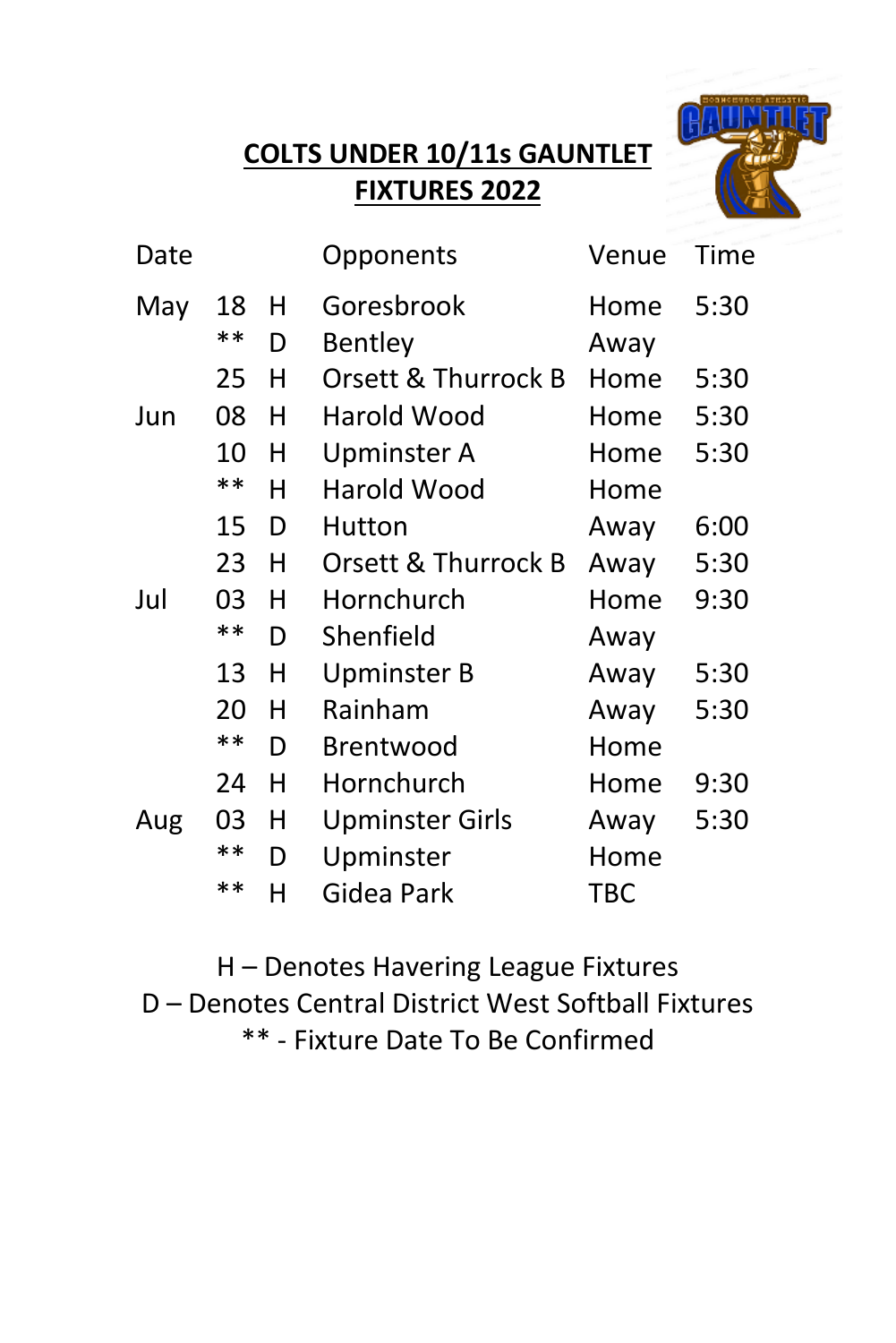### **ANESTA BROAD PHOTOGRAPHY**



photography



Natural, beautiful photography Capturing life as it happens

W www.weddingsbyanesta.com E anesta@anestabroadphotography.co.uk www.instagram.com/anestabroad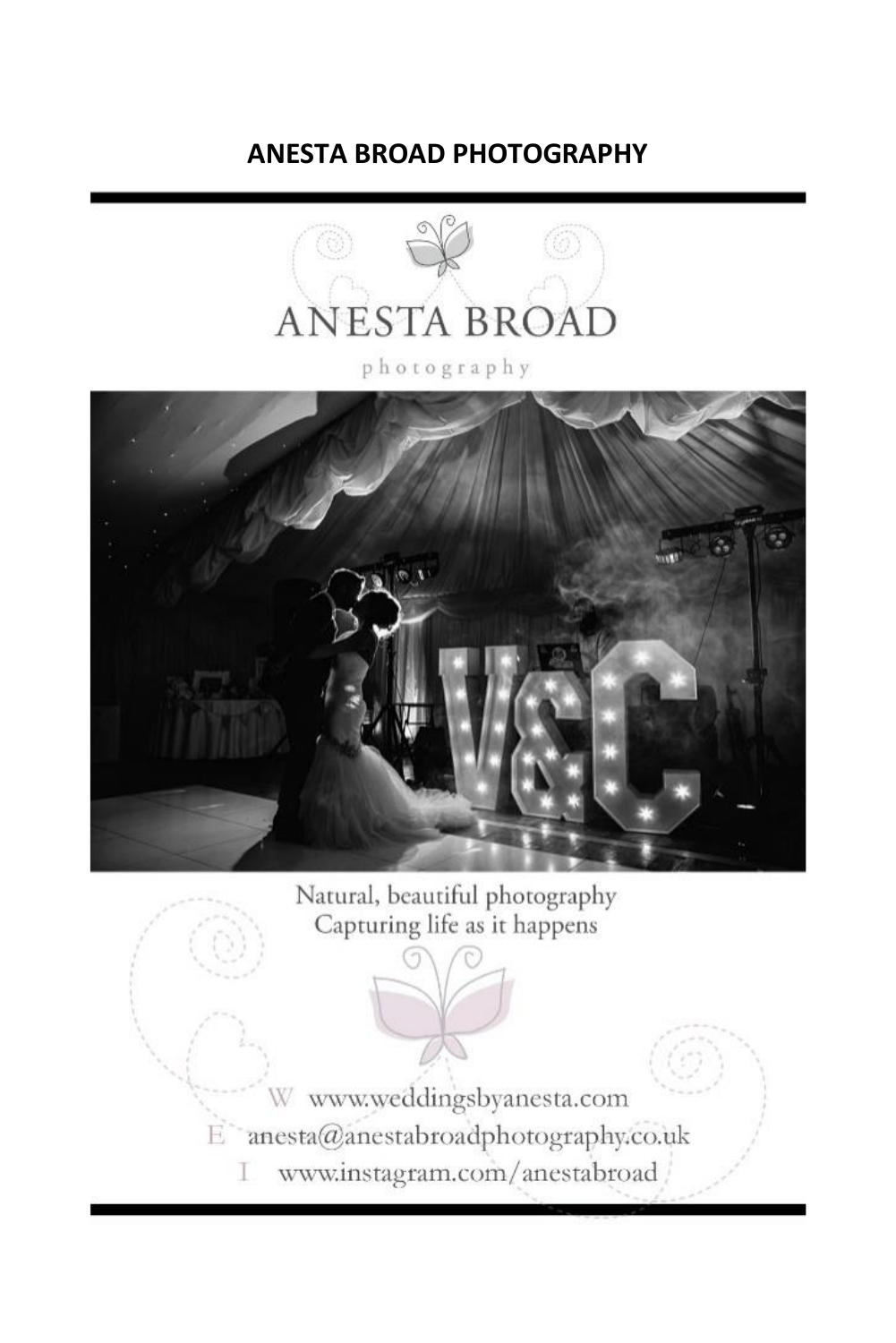### **COLTS UNDER 13s DEMONS FIXTURES 2022**



| Date |       |   | Opponents              | Venue | Time |
|------|-------|---|------------------------|-------|------|
| May  | **    | D | Bentley                | Away  |      |
|      | 11    | н | Orsett & Thurrock A    | Home  | 5:30 |
|      | 17    | н | Orsett & Thurrock B    | Away  | 5:30 |
|      | **    | D | Hutton                 | Away  |      |
| Jun  | 05    | D | Upminster U12          | Home  | 9:30 |
|      | 09    | н | Rainham                | Home  | 5:30 |
|      | 16    | D | South Weald            | Away  | 6:30 |
|      | 22    | н | Harold Wood            | Home  | 5:30 |
|      | $* *$ | D | Harold Wood            | Away  |      |
| Jul  | 07    | D | Brentwood U12          | Home  | 6:00 |
|      | 15    | н | Upminster              | Home  | 5:30 |
|      | $* *$ | D | Shenfield              | Home  |      |
|      | 27    | н | Hornchurch U12         | Home  | 5:30 |
| Aug  | **    | D | <b>Brentwood Girls</b> | Away  |      |
|      | 26    | н | Hornchurch U13         | Away  | 5:30 |
|      | **    | D | Gidea Park             | Home  |      |
|      | $**$  | н | Gidea Park             | TBC   |      |

H – Denotes Havering League Fixtures D – Denotes Central District Div. 2 West Fixtures \*\* - Fixture Date To Be Confirmed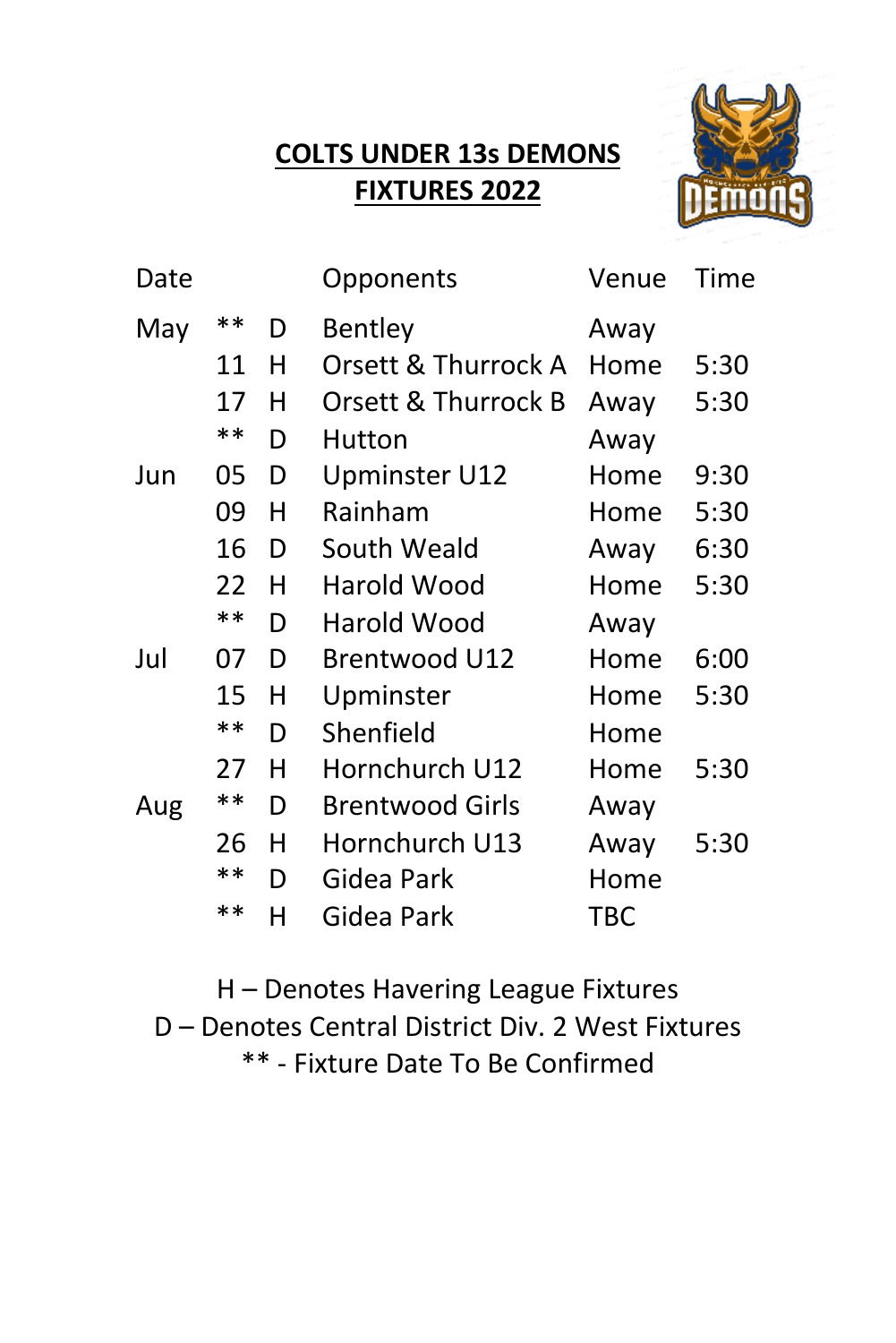### **PRIVATE 1 TO 1 COACHING**



Private 1 To 1 Coaching Sessions are available with HACC Qualified ECB Coaches

**\*\*Special Club Member Rate £20 For 60 Minutes\*\***

**Paul Humphries 07960 005915**

**Stuart Whitaker 07732 294417**

All Aspects Of The Game Covered Batting/Bowling/Fielding/Wicket Keeping Etc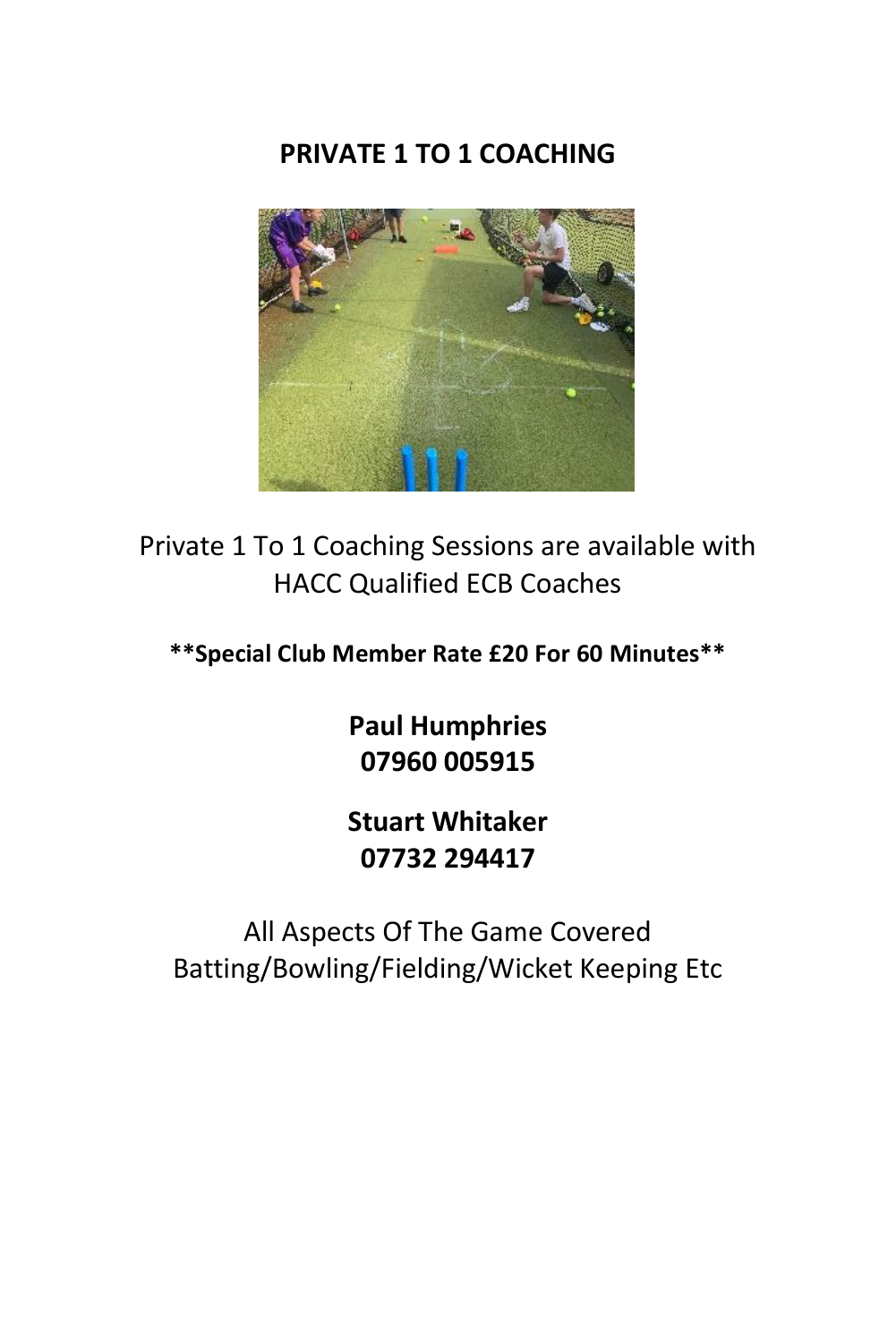### **UNDER 19's BULLS FIXTURES 2022**



| Date |            | Opponents               | Venue | Time |
|------|------------|-------------------------|-------|------|
| Jun  | 26         | <b>Bishop Stortford</b> | Home  |      |
| Jul  | 14         | Hutton                  | Home  |      |
|      | 17         | <b>Bancroft Lions</b>   | Away  |      |
|      | <b>TBC</b> | Hadleigh                | Away  |      |
|      | <b>TBC</b> | Brentwood               | Away  |      |
|      |            |                         |       |      |

### **CLUB TRAINING 2022**

| Mon    | $4:00 - 5:00$               | Open Age Girls                   |  |
|--------|-----------------------------|----------------------------------|--|
|        | $5:15 - 6:30$               | Under 9s                         |  |
|        | $6:30 - 7:45$               | <b>Under 11/13s</b>              |  |
| Tues   | $5:00 - 6:00$               | Open Age Development             |  |
|        | 6:00 – 7:00                 | Under 19s                        |  |
| Weds   | $6:00 - 8:00$               | $1ST$ XI/Adults                  |  |
| Thu    | $6:00 - 8:00$               | <b>Adult Training</b>            |  |
| Fri    | $5:15 - 6:00$               | U6 Mini's Cricket                |  |
| Sat    |                             | 9:30 - 10:30 Girls Dynamos 7-11* |  |
| Sun    |                             | $9:15 - 10:00$ All Stars (4-7)** |  |
|        |                             |                                  |  |
| $\ast$ | Runs June $4TH - July 30TH$ |                                  |  |
| **     | Runs May $15TH - July 31ST$ |                                  |  |